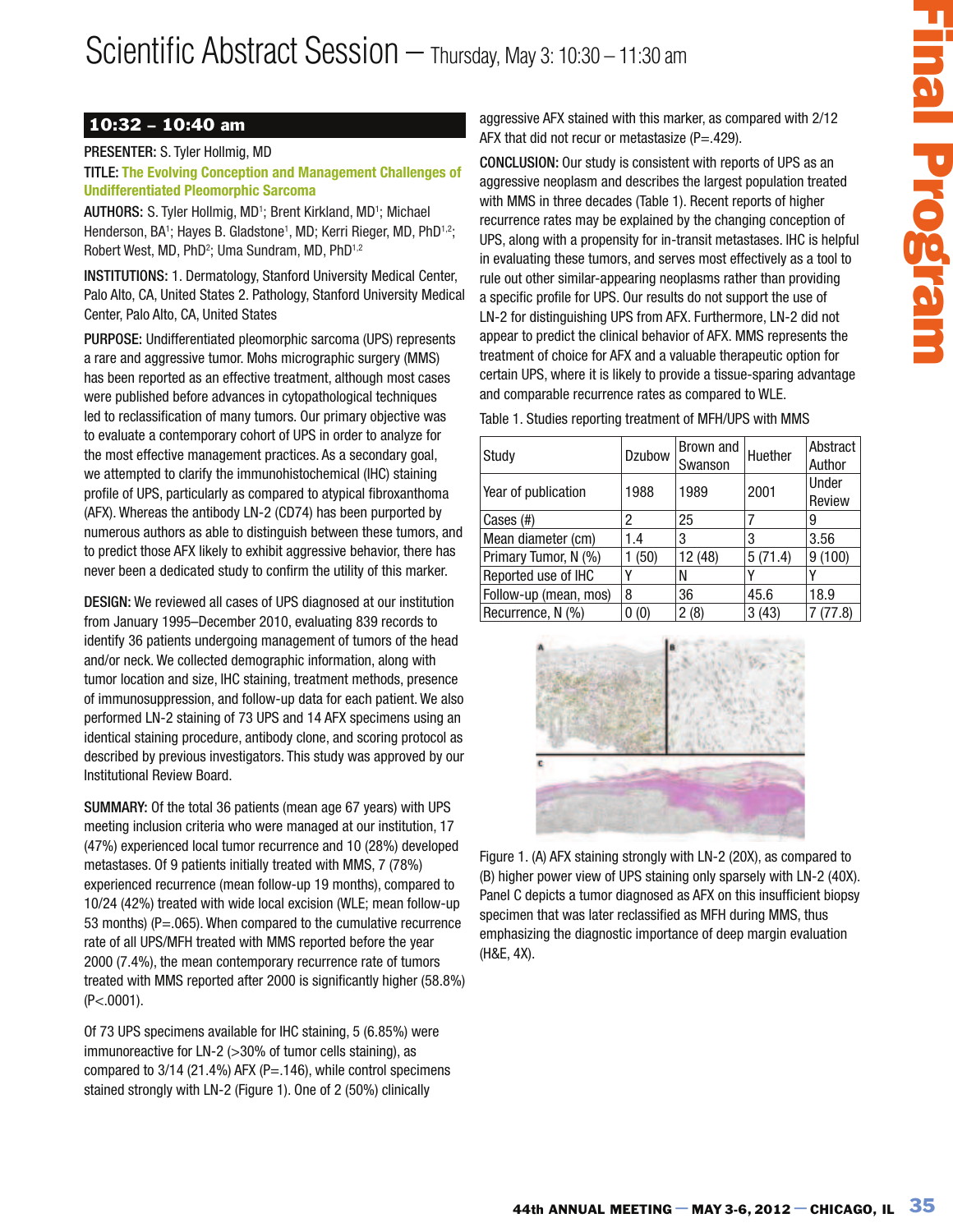## Scientific Abstract Session – Thursday, May 3: 10:30 – 11:30 am

## 10:42 – 10:50 am

#### PRESENTER: Jamie L. McGinness, MD

#### TITLE: **Optimizing Mohs Frozen Sections: Clini-RF Rapid Freeze Histology**

AUTHORS: Jamie L. McGinness, MD<sup>1</sup>; Chandra Goodman, BS, HTL<sup>1</sup>; Melissa P. Chiang, MD, JD<sup>4</sup>; Neil N. Farnsworth, MD<sup>1</sup>; Michael R. Migden, MD<sup>2</sup>; Thuy L. Phung, MD, PhD<sup>3</sup>; Tri H. Nguyen, MD<sup>1</sup>

INSTITUTIONS: 1. Dermatology, Northwest Diagnostic Clinic, Houston, TX, United States 2. Dermatology, MD Anderson Cancer Center, Houston, TX, United States 3. Department of Pathology and Immunology, Baylor College of Medicine, Houston, TX, United States 4. Integrated Dermatology, Houston, TX, United States

PURPOSE: Freeze artifact is a limitation of frozen section histology and is dependent on freezing time and temperature. The best histology results from snap freezing tissue as quickly as possible and as cold as possible. It has previously been reported that flash freezing of frozen sections for Mohs surgery with the Histobath (Thermo/Shandon Histobath Chiller, Pittsburgh, PA) minimizes freeze artifact and speeds slide turnaround time.<sup>1</sup> The Histobath, however, is no longer manufactured and not readily available and thus obsolete.

The purpose of this study was to evaluate a commercially available alternative to the Histobath, the Clini-RF (RF=Rapid Freeze, Bright Instruments, England). The Clini-RF is an ultra-low temperature freezer with two chambers; the upper chamber is air cooled at -40°C and the lower chamber is liquid cooled (Novec 7000 fluid, 3M) at -80°C. The Novec fluid is a novel engineered fluid with superior safety features compared to traditional methylbutane.

DESIGN: Our study randomized 300 consecutive Mohs sections to one of three methods for frozen section processing: 1) cryoembedder alone, 2) cryoembedder with histobath, 3) cryoembedder with the Clini-RF. All specimens were processed by the same histotechnician until each method reached 100 sections. All 300 slides were evaluated by 6 physicians (3 ACMS Mohs surgeons, 1 medical dermatologist, 1 pathologist, and 1 dermatopathologist- all blinded to the method of slide preparation) and graded on several histologic criteria on a 1-5 scale.

SUMMARY: Pre-study trials demonstrate superior histologic quality for the cryoembedder with Clini-RF method (Figures 1, 2). Preliminary studies were done using Burow's triangles from Mohs repairs. Each Burow's triangle was divided into three specimens and processed by each of the above methods. The sections were then evaluated by two blinded Mohs surgeons. In greater than 95% of examined specimens, the Clini-RF method greatly reduced processing artifact and produced superior frozen section histology relative to the other methods.

CONCLUSION: Freeze artifact compromises histologic evaluation and can potentially decrease the effectiveness of Mohs surgery. The Clini-RF offers a rapid fluid heat extraction method in a novel engineered fluid that achieves outstanding frozen section histology. We present a modification to frozen section histology that allows superior histologic quality approaching the quality seen with permanent histology sections.

1. Dermatol Surg 2011;37:503–509



Figure 1. Mohs frozen section histology cryoembedder and Clini-RF



Figure 2. Mohs frozen section histology cryoembedder and cryostat

### 10:52 – 11:00 am

PRESENTER: John M. Strasswimmer, MD, PhD TITLE: **DermBase: A Web-based Research Platform Producing a 19,061 Tumor Prospective Mohs Study (and More)**

AUTHORS: John M. Strasswimmer, MD, PhD<sup>1,2</sup>; Murad Alam, MD<sup>3</sup>

INSTITUTIONS: 1. Director, Melanoma & Cutaneous Oncology Program, Lynn Cancer Institute, Boca Raton, FL, United States 2. Biochemistry, Florida Atlantic University, Boca Raton, FL, United States 3. Dermatologic Surgery, Northwestern University, Chicago, IL, United States

PURPOSE: Mohs surgery and dermatology studies suffer from low "N" of patients. We sought to design an online web-based collaborative research system to overcome logistical, IRB, and other issues to create massive prospective studies.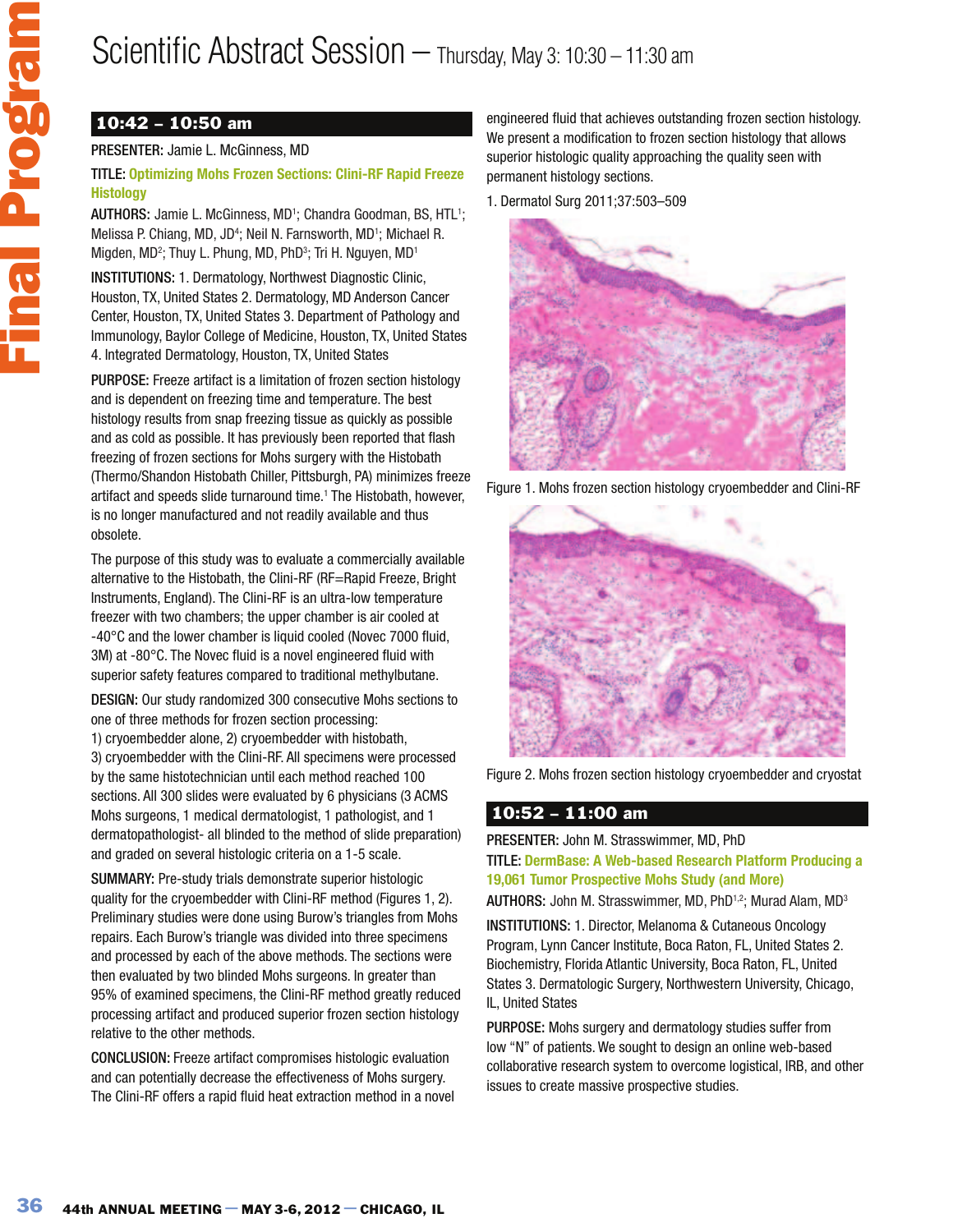## Scientific Abstract Session - Thursday, May 3: 10:30 - 11:30 am

DESIGN: A computer based online system, DermBase, was designed. HIPAA, IRB, financial, ethical, and other issues were addressed collaboratively. Mohs surgeons were invited to propose research topics, which were then collaboratively vetted to produce a research protocol. Subsequently, other proposals for research were invited to be proposed and vetted online

SUMMARY: Invitations were sent to 71 Mohs surgeons in a mix of academic and private practice settings in the United States. A total of 32 enrolled to participate. Date were collected prospectively over a 28 week period. A total of 19,061 tumor-related datasets Outcomes included incidence of rare malignancies, variation in patient safety practices, and rate of treatment-related adverse events. There were no withdrawals of participants from DermBase.

CONCLUSION: DermBase is a real-time collaborative online research platform which is able to facilitate large prospective clinical studies rapidly which are important to the community of Mohs surgeons. This platform is available for the Mohs College members.



DermBase is a collaborative tool for Mohs surgeons.

### 11:02 – 11:10 am

PRESENTER: Nicole F. Velez, MD

TITLE: **Skin Cancer Outcomes in Patients with Chronic Lymphocytic Leukemia: A 20-year Retrospective Cohort Study** 

AUTHORS: Nicole F. Velez, MD<sup>1,2</sup>; Pritesh Karia, MPH<sup>1</sup>; Ye Guo, MSCS<sup>1</sup>; Victor A. Neel, MD, PhD<sup>2</sup>; Chrysalyne D. Schmults, MD<sup>1</sup>

INSTITUTIONS: 1. Dermatology, Brigham and Women's Hospital, Boston, MA, United States 2. Dermatology, Massachusetts General Hospital, Boston, MA, United States

PURPOSE: To describe outcomes of skin cancer in patients with chronic lymphocytic leukemia (CLL).

DESIGN: A retrospective cohort study of patients diagnosed with both CLL and skin cancer was conducted over a 20-year period at 2 tertiary care centers. Medical records including clinic notes, operative notes, and pathology reports were reviewed. Demographics, CLL stage, tumor features, treatment, recurrence and metastases were recorded. Results were tabulated. Multivariate logistic regression analysis of factors potentially associated with skin cancer recurrence and death is underway including age, gender, multiple cancer formation, tumor diameter depth and differentiation, duration of CLL, CLL disease stage, and history of chemotherapy.

SUMMARY: 300 patients met inclusion criteria. A preliminary analysis of a randomly-selected 50 patient subset of this study cohort was performed. This group had a mean follow up of 10 years after CLL diagnosis, and mean age at CLL diagnosis of 64 years. 58% were men. 42% of patients received chemotherapy. 20% had died from CLL by end of follow up. In addition to skin cancer, 30% of patients developed a non-skin secondary malignancy. 10% of subjects developed nodal and distant metastasis from skin cancer and 12 % died of disease. Risk of death from melanoma was 22% (4 of 18 melanoma cases) and 4% from invasive SCC (2 of 47 SCC cases).

CONCLUSION: Our preliminary results indicate patients with CLL may have a higher risk of dying from skin cancer than the general skin cancer population from both melanoma, and SCC. A full analysis of the entire 300 person study cohort (the largest to date studying skin cancer outcomes in CLL patients) is underway and will help to define outcomes from skin cancer and other secondary malignancies in CLL patients.

### 11:12 – 11:20 am

PRESENTER: Craig C. Miller, MD

TITLE: **Adnexal Carcinomas: A Case Series and Comparison of Mohs Micrographic Surgery vs. Wide Local Excision for Local Treatment**

AUTHORS: Craig C. Miller, MD<sup>1</sup>; Preethi R. Raghu; Paul Bogner, MD3,1; Nathalie C. Zeitouni, MD<sup>1</sup>

INSTITUTIONS: 1. Dermatology, Roswell Park Cancer Institute, Buffalo, NY, United States 2. School of Medicine, Albany Medical College, Albany, NY, United States 3. Pathology, Roswell Park Cancer Institute, Buffalo, NY, United States

May 3: 10:30 - 11:30 am<br>
and died from CLL by end of follow up. In addition to<br>
annot, 30% of patients developed a non-skin ascondary<br>
membersion was 22%, 64 of 16 cm metallicants and diesare. Rest of<br>
from membersion was PURPOSE: Adnexal carcinomas (ACs), also known as cutaneous appendageal carcinomas, are rare and aggressive neoplasms derived from the eccrine or the folliculosebaceous-apocrine units of the skin. ACs normally manifest themselves on the head and neck region of middle-aged to older adults. Treatment options depend upon the stage at presentation but initial therapy for localized tumors has traditionally involved either wide local excision (WLE) or Mohs micrographic surgery (MMS). The objective of the present study is to describe the presenting characteristics of these rare cutaneous malignancies and to analyze the efficacy of localized tumor therapies (WLE vs. MMS) in a series of 37 patients presenting with adnexal carcinomas at a tertiary cancer treatment center.

DESIGN: We used the clinical database at a tertiary care cancer center to compile 37 confirmed cases of AC since January 2000. We then looked for associations between patient demographics (age, gender), tumor differentiation/histological subtype, tumor stage, tumor site, and treatment (WLE vs MMS) with outcome measures (local recurrence, metastasis, and overall survival).

SUMMARY: In our study population, eccrine carcinomas were the most prevalent of the cutaneous ACs (73.0%; 13.5% were of sebaceous origin, 8.1% of apocrine origin, and there was one case each of a mixed malignant tumor and a poorly differentiated adnexal carcinoma). The most common specific histological subtypes of tumors were microcystic adnexal carcinoma (18.9%)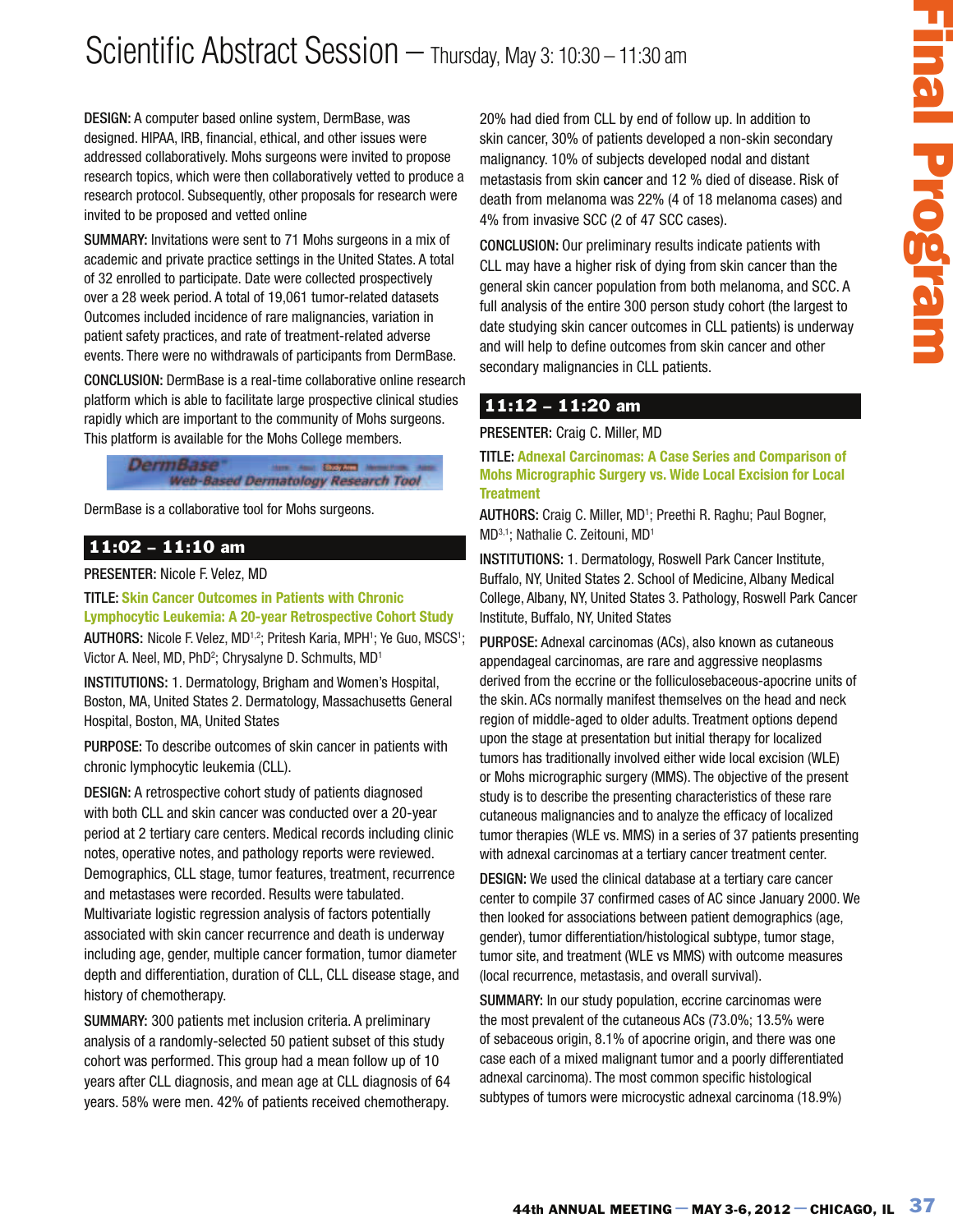# Scientific Abstract Session – Thursday, May 3: 10:30 – 11:30 am

and porocarcinoma (13.5%). ACs presented in older adults (average age at presentation 68.6+/-12.1 yrs, range 45-96) with no gender preference. Mean follow-up was 3.9 years. Overall, ACs favored presentation on the head and neck (46.0% vs 32.4% for the trunk, 10.8% each for the lower and upper limbs), however for males the trunk was the most likely site for an AC to present (47.4%) while in females the head and neck was the predominant site (66.7%). 43.2% of patients had a history of prior skin cancer. WLE was the most common initial treatment (51.3%; 40.5% of patients were initially treated by MMS, 2 patients with extra-mammary Paget's disease were treated with topical imiquimod, one patient was treated with XRT). Tumor stage (WHO classification,  $T1 =$  tumor  $<$ 2 cm, T2 = tumor 2-5 cm, T3 = tumor  $>$  5 cm) did not appear to direct patients preferentially to either of these treatment modalities, however, MMS was more commonly performed on lesions of the face. Evaluation of outcome measures reveals that patients treated by MMS appeared to have a better prognosis with no local recurrences and only one case of metastasis and one death; patients treated by WLE fared worse with one local recurrence and 5 cases of metastasis and 4 deaths. However, the cases in which these patients succumbed to their disease were eventually identified as being secondary cutaneous ACs and these lesions represented early metastasis of a previously unidentified internal malignancy (3 breast CA, one lung CA, and one esophageal CA). The one patient treated by XRT was found to have widespread metastasis arising presumptively from the primary cutaneous AC and he succumbed to his disease. All of the patients who died from their disease, whether associated with a primary or secondary cutaneous AC, had lesions of "eccrine" origin. There was no statistically significant prognostic risk depending upon tumor stage, age, gender or anatomic location.

CONCLUSION: Adnexal carcinomas are rare cutaneous tumors with the potential for metastasis and death. In our decade long experience, tumors having histology consistent with eccrine origin were by far the most common pattern of differentiation with microcystic adnexal carcinomas and porocarcinomas being the most common subtypes. Anatomical distribution and history of prior skin cancers in these patients suggests a relationship between these lesions and sun exposure. Traditional tumor staging based upon the initial clinical presentation of the primary tumor (T1-3) may have little value in predicting outcome. Outcome is almost exclusively linked to identification of an underlying primary internal malignancy and all fatal outcomes were associated with ACs of "eccrine" origin. The risk of an underlying malignancy does not appear to depend upon tumor stage, histological subtype, age, gender or anatomic location. Both MMS and WLE were highly effective at limiting local recurrence (one case of local recurrence out of 34 patients, overall local control rate of 97.0%); there was no significant difference between local control rates for MMS (15/15) and WLE (18/19).

### 11:22 – 11:30 am

PRESENTER: Ashley Wysong, MD, MS

TITLE: **Is Metastatic Basal Cell Carcinoma on the Rise?: A Systematic Review from 1981-2011**

AUTHORS: Ashley Wysong, MD, MS<sup>1</sup>; Sumaira Z. Aasi, MD<sup>1</sup>; Jean Y. Tang, MD, PhD<sup>1</sup>

INSTITUTION: 1. Department of Dermatology, Stanford University, Stanford, CA, United States

PURPOSE: Metastatic BCC (mBCC) is rare with an estimated incidence of 0.0028% to 0.55%. A review was published by Domarus et al. (JAAD 1984) highlighting 170 cases of mBCC from 1894 to 1980, however, no systematic review has been performed in the last 30 years.

DESIGN: An extensive literature search was performed for all cases of mBCC from 1981-2011. A total of 236 cases were identified with 43 cases excluded (21 not in English, 5 in BCNS, 4 published elsewhere, 9 did not meet mBCC criteria) for a total of 193 cases. Two-sided X2 tests were performed to calculate differences of proportion.

SUMMARY: The M:F ratio of mBCC patients was 2.5:1 (72% male) in 1981-2011. The majority of cases were reported in Caucasians, however 6, 5, and 3 cases were observed in Asian, Black, and Hispanic individuals, respectively. The average age of onset of the primary tumor in our review was 52 years (median 50 years), which was increased by 5 years over the median age of 45 years reported by Domarus.

The average size of primary tumors was 7.5 cm in the largest dimension, with a range of 0.5 - 40 cm. The locations for the primary BCC tumors were similar over time with the most common site being head and neck (64%), followed by the trunk (21%), and extremities (5%). In cases on the head and neck, there was a significant increase in the percentage coming from the scalp (26% vs. 11% reported by Domarus, p=0.01). Of note, there were 8 mBCC cases reported in 1981-2011 from the genitalia (5 vulva, 3 scrotum).

Nodal metastases were seen in 51% of cases, which was significantly increased over the 40% observed by Domarus  $(p=0.01)$ . The other common sites of metastases in this series included the lungs (34%), bone (21%), skin/soft tissues (11%), and the liver (4%).

The average interval between the onset of the primary tumor and metastasis was 9.6 years. Despite metastasis, the majority of cases were reported living at the time of publication (74%). Of those reported deceased (26%), the average survival was 1.97 years. In contrast, Domarus reported a median survival of 8 months, with 85% deceased within the first 3 months (Figure 1). From 1981- 2011, 50% of those reported deceased lived longer than 1 year after diagnosis of metastases, while 15% survived 5-10 years. In addition, 25% of those who lived less than 1 year had metastases on initial presentation with an average neglect of treatment for the primary tumor of 15 years (range 3-24 years).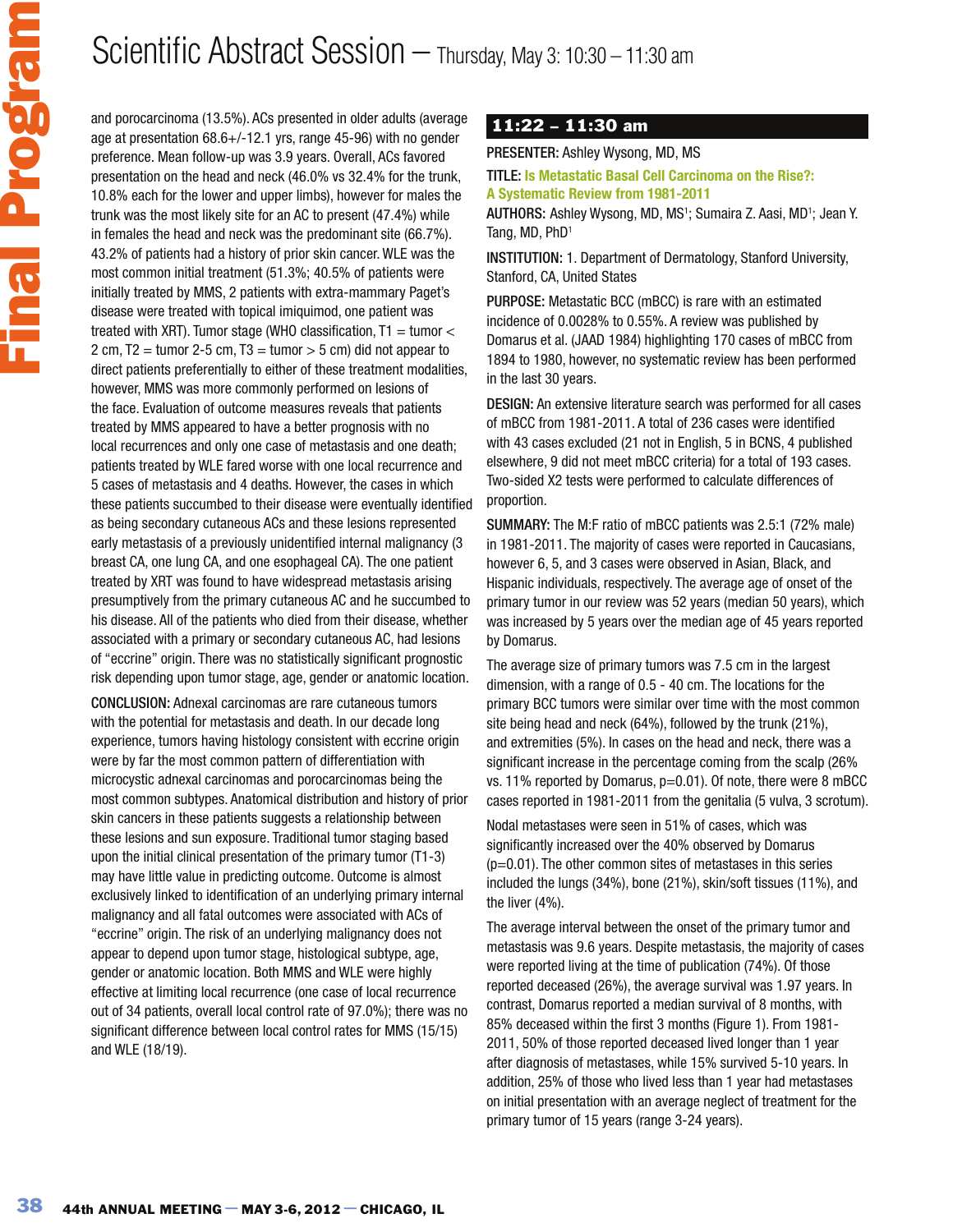# Scientific Abstract Session – Thursday, May 3: 10:30 – 11:30 am

Eighty cases reported the use of adjuvant therapy: radiation (54%), chemotherapy (28%), and radiation  $+$  chemotherapy (18%). The most commonly reported regimens included the use of cisplatin, bleomycin, 5-FU, and carboplatin. There was no difference in the proportion of patients reported alive at time of publication with adjuvant therapy. However, of those reported deceased, individuals who received adjuvant therapy lived 5 months longer (26.5 vs. 21.5 months); clinically though not statistically significant.

CONCLUSION: We report a total of 193 cases of mBCC in the literature from 1981-2011 for an updated total of 363 cases from 1894-2011. This number is likely an underestimate of global mBCC as only reported cases were included. There appears to be an increase in the number of cases of mBCC with an average of 6.4 cases/year in the last 30 years compared to 2 cases/year from 1894-1980. This may be due to publication or reporting bias, however, the rise in mBCC parallels the increasing incidence of sporadic BCC and is concerning in the era of high cure rates with Mohs micrographic surgery. Finally, we saw a positive shift in the survival of patients with mBCC with a higher proportion surviving at the time of publication and a longer observed survival time. There was a trend toward increased survival with adjuvant therapy that will likely continue to improve with the development of novel Hedgehog inhibitors and other new targeted therapies. Further population-based studies are needed to delineate the risk factors for progression to mBCC and to identify a subset of patients in need of increased surveillance and adjuvant therapies.



|                                                                                                 |  |  | 0.2 54 68 911 1-2 years 2-3 years 3-4 years 6-5 years 5-10 year |  |  |
|-------------------------------------------------------------------------------------------------|--|--|-----------------------------------------------------------------|--|--|
| [*1898-2980 Opmarisol/HST] 84.8%   201%   3.8%   0.0%   2.3%   0.0%   0.0%   0.0%   0.0%   0.0% |  |  |                                                                 |  |  |
| [*1991-2011 carent (mds)   15,7%   15,7%   17,6%   17,6%   18,7%   18,7%   20%   20%   15,7%    |  |  |                                                                 |  |  |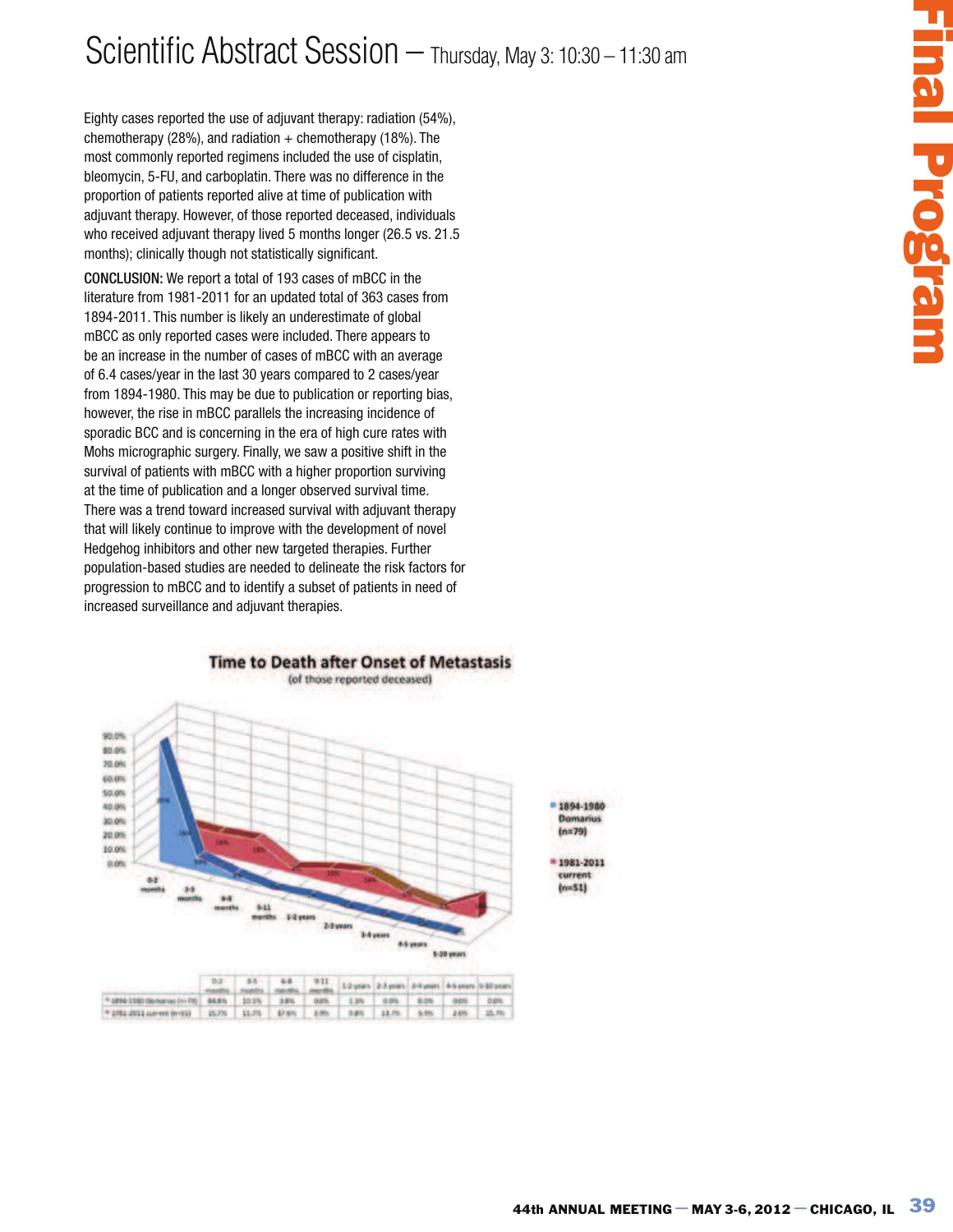# Reconstruction Pearls Abstract Session – Thursday, May 3: 11:30 am – 12:15 pm

## 11:34 – 11:40 am

### PRESENTER: Joseph K. Francis, MD

TITLE: **Myocutaneous Island Pedicle Flaps of the Upper Eyelid**  AUTHORS: Joseph K. Francis, MD<sup>1,2</sup>; Richard G. Bennett, MD<sup>1,2</sup>

INSTITUTIONS: 1. Dermatology, Keck School of Medicine at USC, Los Angeles, CA, United States 2. Medicine (Dermatology), David Geffen School of Medicine at UCLA, Los Angeles, CA, United States

PURPOSE: The myocutaneous island pedicle flap on the upper eyelid is not well described in the literature. This flap can be very useful in this anatomic location.

DESIGN: We present a case series of 5 patients with tumors on the upper eyelid treated with Mohs surgery. Wounds on these five patients were closed using island pedicles flaps on the upper eyelid either alone or with other flaps. The subcutaneous island pedicle flap is based on the concept of underlying loose subcutaneous tissue, usually fatty, enhancing flap movement. On the upper eyelid such underlying subcutaneous tissue is absent. However, the orbicularis oculi muscle that attaches to overlying skin has a rich blood supply. Thus a myocutaneous island pedicle flap based on underlying muscle can be created in this location and it moves easily. We have found that myocutaneous island pedicle flaps in this location are best created so that the flap moves in the horizontal rather than vertical direction.

SUMMARY: All 5 patients in this case series were evaluated at 1 week 1 month and 1 year post operatively. Patients all had excellent cosmetic results with no ectropion.

CONCLUSION: The myocutaneous island pedicle flap is useful for closure of upper eyelid defects.



Myocutaneous island pedicle flap designed and cut to close defect on right lateral upper eyelid.



Myocutaneous island pedicle flap horizontally advanced to close defect on right lateral upper eyelid.

### 11:41 – 11:47 am

PRESENTER: Matthew J. Mahlberg, MD

TITLE: **A New Spin on the Spiral Flap: Experience with Sixtythree Patients**

AUTHORS: Matthew J. Mahlberg, MD<sup>1,2</sup>; Brian C. Leach, MD<sup>2</sup>; Joel Cook, MD<sup>2</sup>

INSTITUTIONS: 1. Dermatology Associates of Colorado, Englewood, CO, United States 2. Department of Dermatology and Dermatologic Surgery, Medical University of South Carolina, Charleston, SC, United **States** 

PURPOSE: The topographic contours of the lower nasal third are unique and present challenges in surgical reconstruction. In particular, the preservation or recreation of the reflective convexity of the ala and the adjacent shadowed concavity of the alar groove is essential. Numerous reconstructive options are available for resurfacing this region of the nose after tumor extirpation. However, many of the available options provide tissue coverage at the expense of native topography. The inherent curvilinear design of a spiral flap lends itself well to recreating this native topographic form. Several spiral flaps have been described in the literature. In this presentation, we will describe appropriate patient selection as well as the design and execution of a logarithmic spiral flap for reconstruction of distal nasal surgical defects following Mohs micrographic surgery. Particular emphasis will be given to understanding the geometric variations of the spiral shape and the influence of this variation on reconstructive results.

DESIGN: A retrospective analysis was performed of all spiral flaps performed over a five-year period. Clinical documentation and photographs were reviewed to assess results. Intraoperative step-by-step photographs were taken to illustrate the operative procedure.

SUMMARY: Sixty-three patients on whom the spiral flap was performed were identified over a five-year period. The flap was used to successfully reconstruct alar defects ranging in size from 5mm to 15mm in diameter. No persistent complications were noted.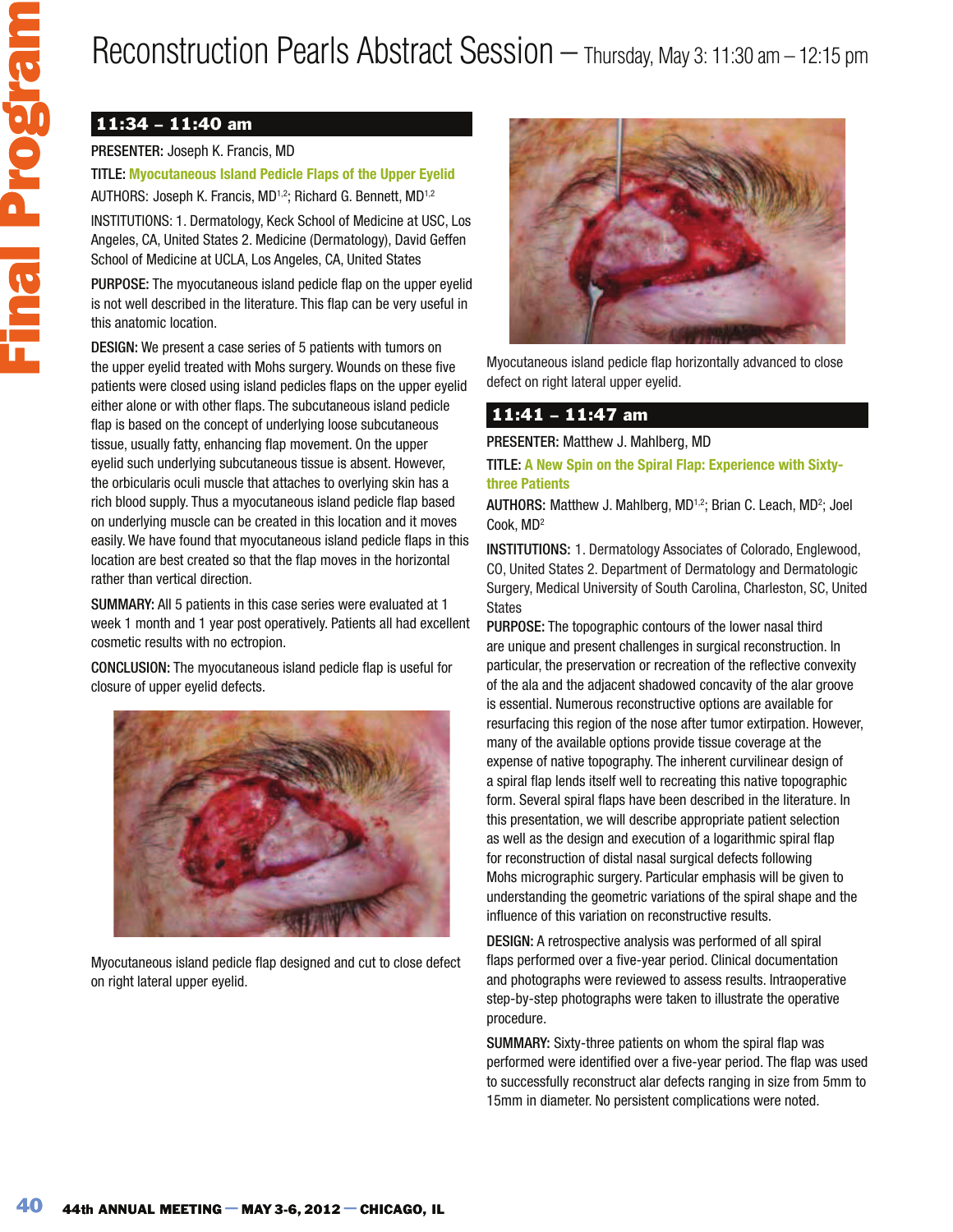CONCLUSION: When properly designed and executed, the spiral flap is a reliable, reproducible, single-stage, local flap that can serve as a workhorse for common alar defects following Mohs micrographic surgery.



Figure 1. Spiral Flap Design; Area Undermined in Execution of the Spiral Flap



Figure 2. Surgical defect at alar groove repaired with spiral flap and three-month follow-up demonstrating excellent recontour of alar topography.

## 11:48 – 11:54 am

PRESENTER: Jamie L. McGinness, MD

TITLE: **Prolonging the Primary Pivoting Point: Mathematical Effect of Prolonging the Primary Burow's Triangle on Trilobed Transposition Flap Rotation**

AUTHORS: Jamie L. McGinness, MD<sup>1</sup>; Tri H. Nguyen, MD<sup>1</sup>

INSTITUTION: 1. Dermatology, Northwest Diagnostic Clinic, Houston, TX, United States

PURPOSE: The effect of lengthening the primary Burow's triangle and its effects on the total angle of rotation for a bilobed transposition flap (BLTF) was previously evaluated at the ACMS 2010 meeting. The purpose of this study was to evaluate lengthening of the primary Burow's triangle and its effect on the total angle of rotation for a trilobed transposition flap (TLTF).

DESIGN: Utilizing a TLTF design with primary, secondary, and tertiary lobes equal in size to the wound defect size and AutoCad (engineering design software); the length of the primary Burow's triangle was progressively lengthened to evaluate how the total angle of rotation of the TLTF changes.

SUMMARY: It was found that an inverse relationship exists with the total angle of rotation and the lengthening of the primary Burow's triangle. As the Burow's triangle is lengthened the total angle of rotation decreases (Figure 1). The formula Sin (angle of rotation/6) = radius of the defect/(radius of the defect  $+$  length of the Burow's triangle) can be used to calculate the Burow's triangle length for a given angle of rotation when using sizes for the primary, secondary, and tertiary lobes equal to the size of the wound defect. Furthermore, if the angle of total rotation of the TLTF is 135o (45o between each lobe) then the length of the primary Burow's triangle is equal to 1.6131259 multiplied by the radius of the wound defect. Table 1 further describes the relationship of the different lengths of the primary Burow's triangle and the total angle of rotation.

10 Of the TITLE-15 (the Timescape of the Timescape of the Timescape of the Timescape of the Chicago and the Chicago and the Chicago and the Chicago and the Chicago and the Chicago and the Chicago and the Chicago and the Ch CONCLUSION: The TLTF is a useful reconstructive option for defects on the distal nose.1 Albertini and Hansen described designing the Burow's triangle 1 to 1.5 times the defect diameter.1 The TLTF is commonly used for distal nasal defects in order to recruit more proximal nasal skin and allow for a more vertical tertiary lobe decreasing the possibility of alar distortion. The TLTF is especially useful for distal nasal defects when an oblique secondary lobe occurs with the use of a BLTF. The primary Burow's triangle length and the total angle of rotation of the TLTF needed will be dependent on the defect location. For example, the more distal the location of a wound defect on the nose the longer the primary Burow's triangle needed to achieve the larger the angle of rotation required for a more vertical orientation of the tertiary lobe. It should also be noted that the shorter the primary Burow's triangle and the larger the total angle of rotation the higher the pivotal restraint of the flap.

As a result, lengthening of the primary Burow's triangle in a TLTF will decrease the total angle of flap rotation and pivotal restraint.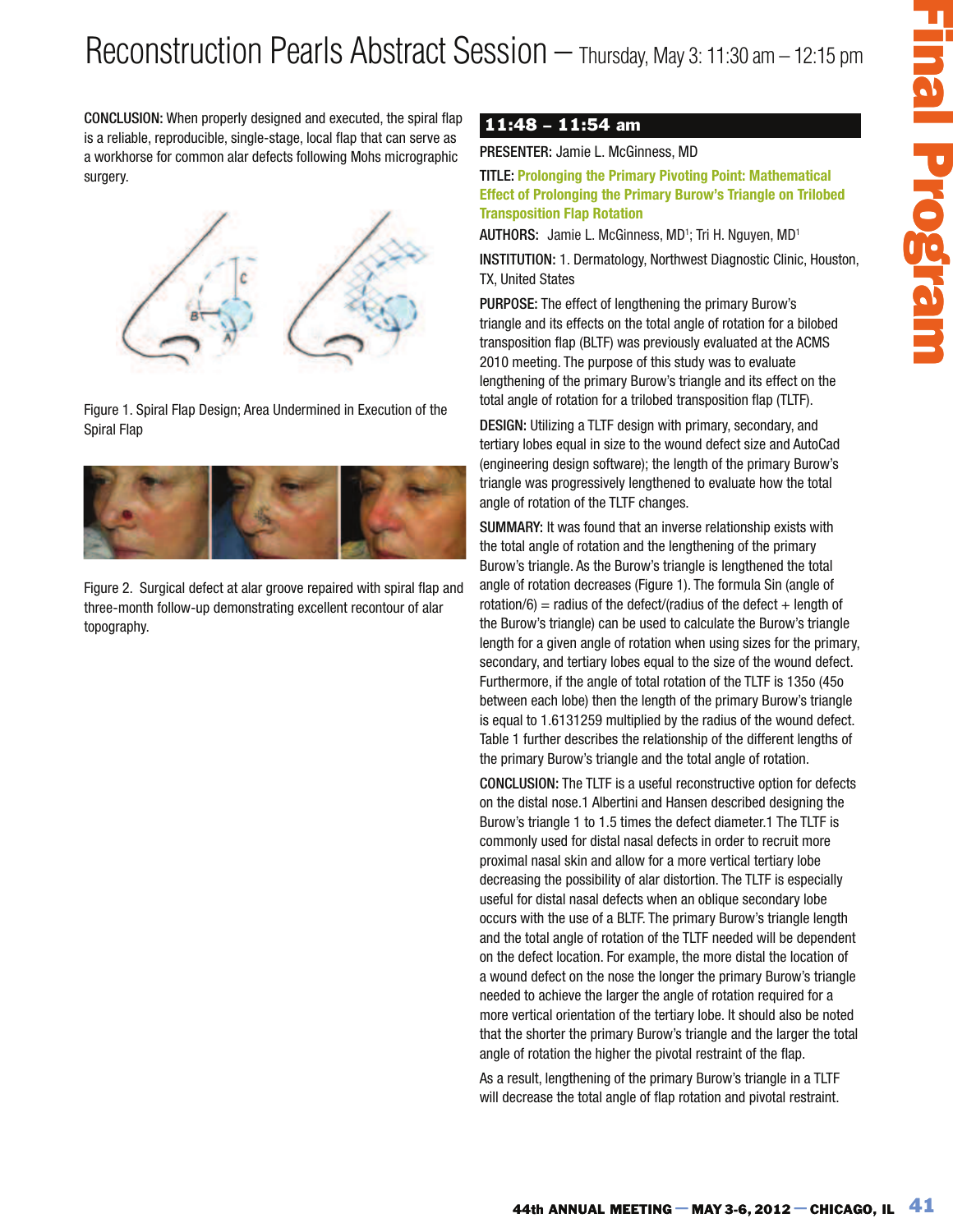

# Reconstruction Pearls Abstract Session – Thursday, May 3: 11:30 am – 12:15 pm

Furthermore, changes in the primary Burow's triangle length can be used to manipulate the exact orientation of the tertiary lobe to obtain a more vertical orientation helping decrease the possibility of alar distortion.

1. Dermatol Surg 2010;36:1726–1735.

Table 1.

| Burow's triangle length<br>(pivot point) measured from the<br>defect edge | Total degree of rotation<br>(primiary, secondary,<br>and tertiary lobe equal<br>to defect size |
|---------------------------------------------------------------------------|------------------------------------------------------------------------------------------------|
| Radius                                                                    | 180                                                                                            |
| 60% diameter or 120% of radius                                            | 162.21415                                                                                      |
| 70% diameter or 140% of radius                                            | 147.74591                                                                                      |
| 80% diameter or 160% of radius                                            | 135.71919                                                                                      |
| 90% diameter or 180% of radius                                            | 125.54899                                                                                      |
| Diameter                                                                  | 116.82732                                                                                      |
| 1.5 diameter                                                              | 86.86507                                                                                       |
| 1.6131259 radius                                                          | 135                                                                                            |



Figure 1.

### 11:55 am – 12:01 pm

#### PRESENTER: Rupert B. Barry, MB, BCh, BAO

TITLE: **The Use of an Orbicularis Oris Hinge Flap to Recreate Volume and the Convex Contour of a Deep Lower Lip Vermilion Defect**

#### AUTHOR: Rupert B. Barry, MB, BCh, BAO<sup>1</sup>

INSTITUTION: 1. Dermatology Surgical Unit, Royal Victoria Infirmary, Newcastle upon Tyne, United Kingdom

PURPOSE: Excision of a large, lower lip squamous cell carcinoma may result in a deep surgical defect with significant loss of orbicularis oris muscle. A lip wedge repair may be utilized though it may result in microstomia. An alternative cosmetic subunit approach to such complex, deep mucocutaneous lower lip defects is to utilize an island pedicle flap to close the cutaneous portion of the wound and a labial mucosal advancement to close the mucosal portion. However, there is frequently a persistent step-off deformity due to missing underlying muscle. A muscular hinge flap, harvested from the residual, adjacent orbicularis oris muscle may be used to restore both volume and contour to the lower lip vermilion. In addition, there is preservation of sphincter function as well as maintenance of oral aperture width.

DESIGN: Two similar cases are described to illustrate the technique and its advantages. Both cases were solid organ transplant recipients who had complete excision of an aggressive squamous cell carcinoma from the lower lip by frozen tissue Mohs micrographic technique. The defects were complex defects involving both the vermilion and cutaneous lower lip. There was significant resection of orbicularis oris in both cases. Both patients had similar reconstruction (an island pedicle flap to repair the cutaneous portion and a labial mucosal advancement to repair the mucosal defect). The first patient (hinge flap not used) had a persistent step-off contour deformity which was evident when his mouth was open. Oral sphincter function was preserved. In the second patient, a muscular hinge flap, based on the adjacent intact orbicularis oris, was developed. It is important to preserve a vascular pedicle equal to (at least) twenty-five per cent of the total hinge flap length in order to ensure flap viability. The flap is loosely secured to the base of the defect with a 6-0 rapidly absorbable polyglactin 910 polyfilament suture. The repair was completed by a labial mucosal advancement flap. Lower lip volume and contour was successfully recreated.

SUMMARY: The benefits of the incorporation of a muscular hinge flap in the repair of a deep surgical defect of the lower lip are presented. Clinical cases highlight the technique and the cosmetic advantages to be gained from such a reconstruction. This is a relatively straightforward technique which can optimize the aesthetic repair of complex lower lip wounds.

CONCLUSION: A muscular orbicularis oris hinge flap may be used to successfully recreate both volume and contour in deep, complex, lower lip vermilion defects.



Orbicularis oris hinge flap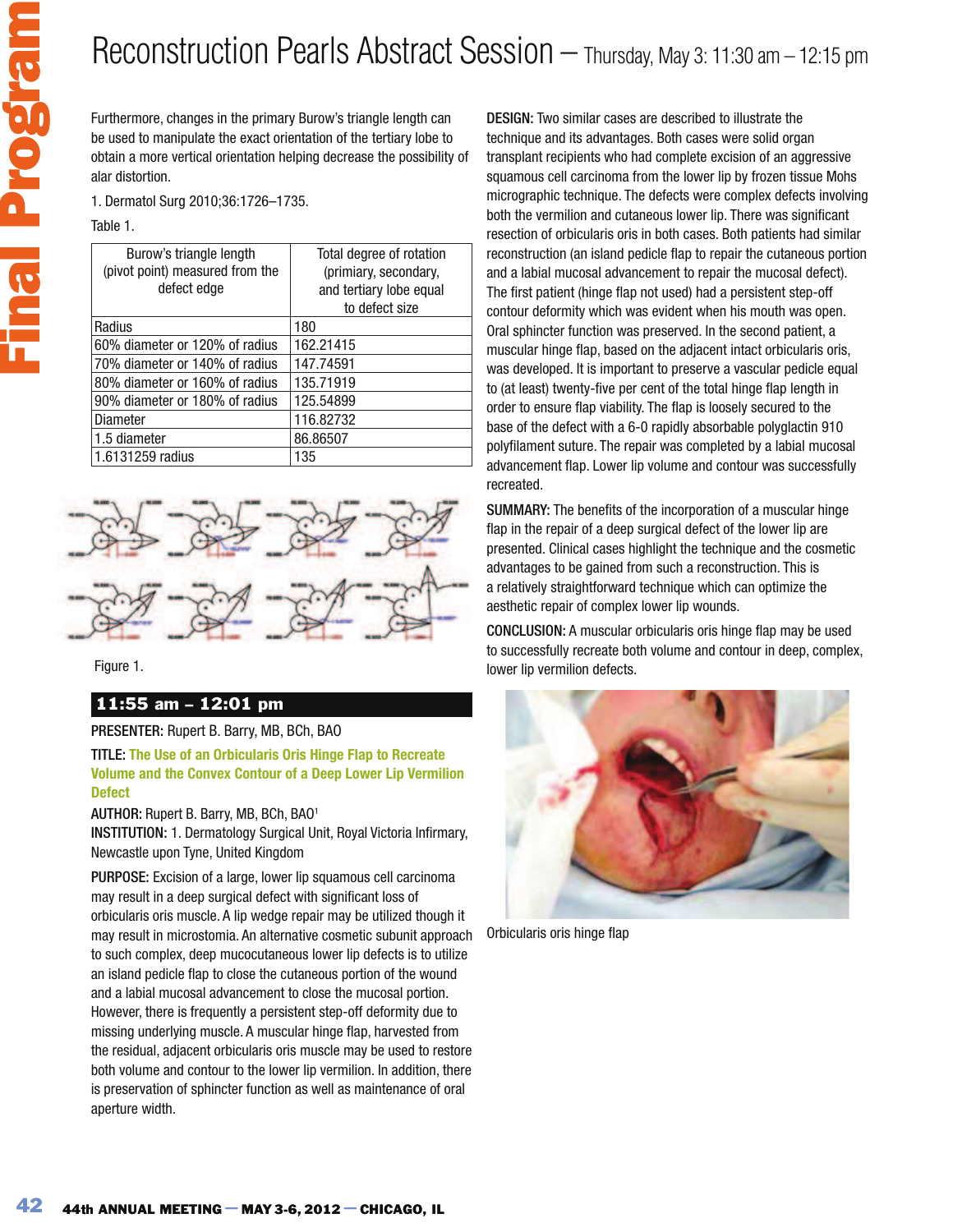## 12:02 – 12:08 pm

### PRESENTER: Richard G. Bennett, MD

TITLE: **Z-plasty for Correction of Nasofacial Webbing** AUTHORS: Joseph K. Francis, MD<sup>1,2</sup>; Richard G. Bennett, MD<sup>1,2</sup>

INSTITUTIONS: 1. Dermatology, Keck School of Medicine at USC, Los Angeles, CA, United States 2. Medicine (Dermatology), David Geffen School of Medicine at UCLA, Los Angeles, CA, United States

PURPOSE: To demonstrate how to design a Z-plasty to correct webbing/tenting in the apical lip triangle between the nose and cheek.

DESIGN: A Z-plasty is a technique to lengthen and redirect scars; it is often used to efface webbing across concavities. Occasionally, webbing occurs which obliterates the apical lip triangle between the cheek and nose especially after cheek to nose transposition flaps. To correct this tenting a Z-plasty is performed whereby a triangle of cheek tissue is cut and interpolated medially into the tented area (Figure 1). We present two examples of this technique. Patient 1 had a cheek transposition flap which resulted in nasofacial webbing. Patient 2 had an island pedicle flap to close a defect in the apical lip triangle which resulted in nasofacial tenting (Figure 2). Both cases were revised after patients were unhappy with their cosmetic appearance.

SUMMARY: The Z-plasties performed effaced the tenting in the apical triangle of the upper lip.

CONCLUSION: Z-plasty is a useful flap technique to correct webbing or tenting across the upper lip apical triangle concavity between the cheek and nose.



Figure 1. Z-plasty cut (left) and moved into place (right). Note that cheek tissue is moved medially and inferiorly to fill in the excised tented area.



Figure 2. Before (left) and after (right) z-plasty. Note release of tenting and softened appearance of melolabial cheek fold.

## 12:09 – 12:15 pm

#### PRESENTER: Kenny J. Omlin, MD

TITLE: **The Utility of the Pursestring Pulley Combination Stitch for the Repair of a Wide Variety of Nasal Defects Following Mohs Surgery**

AUTHOR:Kenny J. Omlin, MD1,2

INSTITUTIONS: 1. Dermatology, University of California, Davis, Sacramento, CA, United States 2. Mohs Surgery, Kaiser Permanente, Napa, CA, United States

PURPOSE: The nose is the most common cosmetic unit on the face requiring Mohs surgery for the effective removal of non-melanoma skin cancers. The unique topography of the nose, combined with the characteristic tissue types of the various subunits can pose a significant challenge to the reconstructive surgeon. Subtle alterations in structure and form may lead to displeasing aesthetic outcomes as well as impaired nasal airflow. Repair techniques described in the literature include secondary intention, primary closure, full-thickness skin grafts, and a variety of flaps. We describe a novel technique utilizing a combination of an intradermal pursestring suture combined with an overlying pulley stitch for the repair of a wide variety of nasal defects.

10 ON - Thrursday, May 3: 11:30 am - 12:15 pm<br>
10 OP - 12:15 pm<br>
10 OP - 12:15 Dm<br>
10:16 PM the Pursenting Pulley Combination Stitch<br>
The Littlitty of the Pursenting Pulley Combination Stitch<br>
Reflex Kenny J. Omini, MD<br>
2. DESIGN: 24 patients underwent Mohs surgery for removal of either squamous cell carcinoma or basal cell carcinoma involving the nose. Defect sites included all nasal subunits, as well as, junctional points, such as the alarfacial groove and nasofacial sulcus. Defect size ranged between 0.4 cm x 0.3 cm to 1.7 cm x 1.5 cm. Immediate repair was performed in all cases utilizing the pursestring pulley combination suture technique. After meticulously undermining the surgical defect, an intradermal absorbable pursestring suture was placed. Subsequently, a single cutaneous, non-absorbable pulley suture was placed in such a fashion as to achieve minimal free margin distortion. The cutaneous suture was removed at one week. Patients were evaluated at one week, one month, and two months.

SUMMARY: After one month, all patients achieved excellent functional and aesthetic outcomes (Figure 1 and Figure 2).

CONCLUSION: The pursestring pulley combination stitch provides an excellent repair option for nasal defects following Mohs surgery. The centralized vector forces created by the pursestring stitch results in a significant decrease in the size of the primary defect. The strategic placement of the cutaneous pulley stitch not only closes the defect completely but also orients the vector forces to avoid free margin distortion. The combination of excellent aesthetic outcomes, minimal operative time, technical ease, and minimal patient morbidity make the pursestring pulley repair a valuable addition to the armamentarium of the reconstructive surgeon.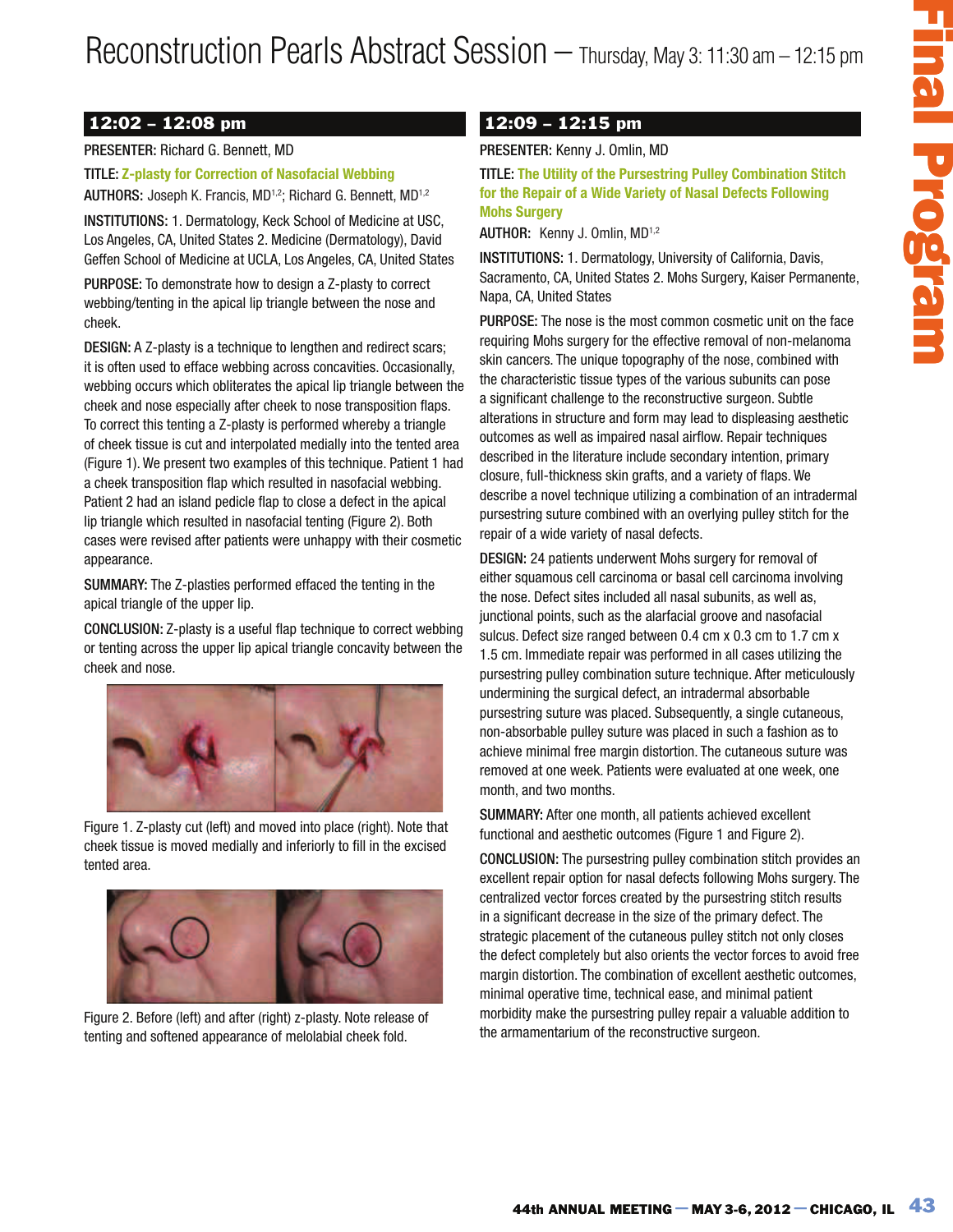# Reconstruction Pearls Abstract Session – Thursday, May 3: 11:30 am – 12:15 pm



Figure 1. Left alar defect, pursestring in-place, pulley in-place, 1 month post-op



Figure 2. Top Row: Alarfacial Groove (Defect, 1 mo. result); Bottom Row: Nasal Sidewall (Defect, 1 mo. result)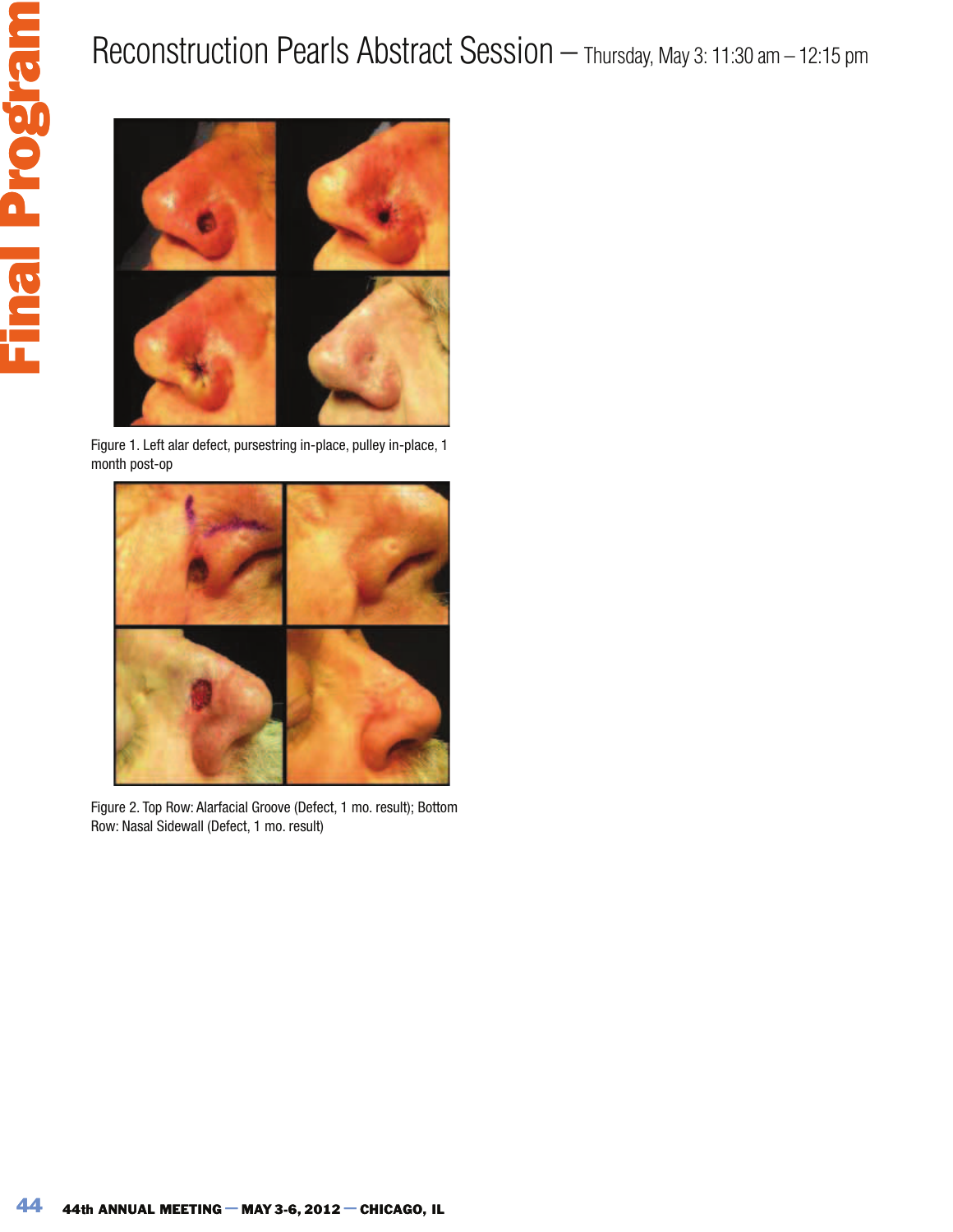## 3:34 – 3:42 pm

#### PRESENTER: Michael Campoli, MD, PhD

TITLE: **Assessment of the Clinical and Pathologic Characteristics of Perineural Invasion in Patients with Cutaneous Squamous Cell Carcinoma**

AUTHORS: Michael Campoli, MD, PhD<sup>1, 2</sup>; David G. Brodland, MD<sup>2</sup>; John A. Zitelli, MD<sup>2</sup>

INSTITUTIONS: 1. Fairview Medial Group, Wyoming, MN, United States 2. Zitelli and Brodland P.C., Pittsburgh, PA, United States

PURPOSE: Background: Much of the available information regarding the incidence as well as clinical significance of perineural invasion (PNI) in cutaneous squamous cell carcinoma (CSCC) has been obtained from retrospective studies that have failed to present a unified definition of PNI, have utilized conventional techniques to evaluate histopathology and have not taken into account heterogeneity of the patient populations investigated as well as histopathological characteristics of the lesions analyzed.

Purpose: To more appropriately characterize the biological and clinical significance of PNI in CSCC and to determine the usefulness of documenting PNI in histologic specimens of CSCC as a marker to improve the precision of the prognostic assessment of patients.

DESIGN: A multicenter prospective analysis of the clinical and pathological characteristics of patients undergoing Mohs surgery for CSCC within four academic and eleven private practice Mohs micrographic surgery sites over twenty five working days was performed. Patients were separated by PNI status and variables were compared between categories using independent t-tests or chi-square tests, as appropriate. All continuous variables were checked for normality and type I error rate was set at  $\alpha$ =0.05.

SUMMARY: The results of the analysis of 753 CSCC from 645 patients are summarized in Table 1.

CONCLUSION: The incidence of PNI was found to be 3.9%. PNI was not found to be associated with patient age, gender, referral status (whether the patient was referred by an outside physician) or the type of treatment center, i.e. academic versus private practice setting. The presence of PNI was significantly correlated with preoperative tumor size, recurrent, previously treated and symptomatic tumors as well as the presence of lymphadenopathy. Furthermore, PNI was significantly associated with histologic variables such as degree of tumor differentiation, tumor thickness, tumors > 6mm and Clarks level > V. From a clinical standpoint, PNI was significantly correlated with the number of Mohs layers and maximum margin required to clear the tumor. To the best of our knowledge the present study is the first prospective multicenter study to address the clinical relevance of PNI in CSCC through a comprehensive analysis of the clinical and pathological characteristics of patients undergoing Mohs surgery. The association of PNI with clinicopathological indicators of poor prognosis such as lymphadenopathy, tumor thickness, tumor differentiation and maximum margin required to clear the tumor,

| PNI (n=35)<br>No PNI (n=718)<br>P value<br>$78.4 \pm 11.9$<br>$74.4 \pm 11.0$<br>0.056<br>Gender<br>26 (74%)<br>517 (72%)<br>201 (28%)<br>Female<br>9(26%)<br>0.769<br>4.0 [1.2, 14.0]<br>Preoperative Area<br>$1.0$ [ 0.5, 2.1]<br>$-0.001$<br>Referred<br>26 (74%)<br>520 (72%)<br>0.810<br>Specific Location<br>76 (11%)<br>3(9%)<br>1(3%)<br>12 (2%)<br>220 (31%)<br>17 (49%)<br>o<br>$3(1\%)$<br>0<br>45 (6%)<br>0<br>31(4%)<br>$\bf{0}$<br>82 (11%)<br>Lower Ext<br>1(3%)<br>19(3%)<br>2(6%)<br>50 (7%)<br>7 (20%)<br>105 (15%)<br>2(6%)<br>30(4%)<br><b>Upper Ext</b><br>2(6%)<br>45 (6%)<br>0.321<br>General Location<br>175 (24%)<br>2(6%)<br>Head and Neck<br>31 (89%)<br>513 (71%)<br>30(4%)<br>0.039<br>2(6%)<br><b>Tumor type</b><br>608 (85%)<br>21 (60%)<br>Primary<br>Recurrent<br>13 (37%)<br>110 (15%)<br>Primary/Recurrent<br>1(3%)<br>0<br>$-0.001$<br>7(1%)<br>Lymphadenophathy<br>2(6%)<br>0.012<br>Symptoms<br>25 (71%)<br>304 (42%)<br>0.001<br>Previous Treatment<br>14 (40%)<br>120 (17%)<br>$-0.001$<br><b>Risk Factors</b><br>11 (31%)<br>99(14%<br>0.004<br>Differentiation<br>13(37%)<br>16(2%)<br>Poorly |
|-----------------------------------------------------------------------------------------------------------------------------------------------------------------------------------------------------------------------------------------------------------------------------------------------------------------------------------------------------------------------------------------------------------------------------------------------------------------------------------------------------------------------------------------------------------------------------------------------------------------------------------------------------------------------------------------------------------------------------------------------------------------------------------------------------------------------------------------------------------------------------------------------------------------------------------------------------------------------------------------------------------------------------------------------------------------------------------------------------------------------------------------|
|                                                                                                                                                                                                                                                                                                                                                                                                                                                                                                                                                                                                                                                                                                                                                                                                                                                                                                                                                                                                                                                                                                                                         |
|                                                                                                                                                                                                                                                                                                                                                                                                                                                                                                                                                                                                                                                                                                                                                                                                                                                                                                                                                                                                                                                                                                                                         |
|                                                                                                                                                                                                                                                                                                                                                                                                                                                                                                                                                                                                                                                                                                                                                                                                                                                                                                                                                                                                                                                                                                                                         |
|                                                                                                                                                                                                                                                                                                                                                                                                                                                                                                                                                                                                                                                                                                                                                                                                                                                                                                                                                                                                                                                                                                                                         |
|                                                                                                                                                                                                                                                                                                                                                                                                                                                                                                                                                                                                                                                                                                                                                                                                                                                                                                                                                                                                                                                                                                                                         |
|                                                                                                                                                                                                                                                                                                                                                                                                                                                                                                                                                                                                                                                                                                                                                                                                                                                                                                                                                                                                                                                                                                                                         |
|                                                                                                                                                                                                                                                                                                                                                                                                                                                                                                                                                                                                                                                                                                                                                                                                                                                                                                                                                                                                                                                                                                                                         |
|                                                                                                                                                                                                                                                                                                                                                                                                                                                                                                                                                                                                                                                                                                                                                                                                                                                                                                                                                                                                                                                                                                                                         |
|                                                                                                                                                                                                                                                                                                                                                                                                                                                                                                                                                                                                                                                                                                                                                                                                                                                                                                                                                                                                                                                                                                                                         |
|                                                                                                                                                                                                                                                                                                                                                                                                                                                                                                                                                                                                                                                                                                                                                                                                                                                                                                                                                                                                                                                                                                                                         |
|                                                                                                                                                                                                                                                                                                                                                                                                                                                                                                                                                                                                                                                                                                                                                                                                                                                                                                                                                                                                                                                                                                                                         |
|                                                                                                                                                                                                                                                                                                                                                                                                                                                                                                                                                                                                                                                                                                                                                                                                                                                                                                                                                                                                                                                                                                                                         |
|                                                                                                                                                                                                                                                                                                                                                                                                                                                                                                                                                                                                                                                                                                                                                                                                                                                                                                                                                                                                                                                                                                                                         |
|                                                                                                                                                                                                                                                                                                                                                                                                                                                                                                                                                                                                                                                                                                                                                                                                                                                                                                                                                                                                                                                                                                                                         |
|                                                                                                                                                                                                                                                                                                                                                                                                                                                                                                                                                                                                                                                                                                                                                                                                                                                                                                                                                                                                                                                                                                                                         |
| 22 (63%)<br>702 (98%)<br>$-0.001$                                                                                                                                                                                                                                                                                                                                                                                                                                                                                                                                                                                                                                                                                                                                                                                                                                                                                                                                                                                                                                                                                                       |
| Clarks>V<br>23 (66%)<br>43 (6%)<br>$-0.001$<br>Thickness, mm<br>$6.4 \pm 3.8$<br>$2.5 \pm 2.3$<br>$-0.001$                                                                                                                                                                                                                                                                                                                                                                                                                                                                                                                                                                                                                                                                                                                                                                                                                                                                                                                                                                                                                              |
| <b>Thickness</b><br>624 (91%)<br>17 (49%)                                                                                                                                                                                                                                                                                                                                                                                                                                                                                                                                                                                                                                                                                                                                                                                                                                                                                                                                                                                                                                                                                               |
| 26mm<br>18 (51%)<br>63 (9%)<br>$-0.001$<br>Invasion>Fat<br>23 (66%)<br>35 (5%)<br>$-0.001$                                                                                                                                                                                                                                                                                                                                                                                                                                                                                                                                                                                                                                                                                                                                                                                                                                                                                                                                                                                                                                              |
| Postoperative Area <sup>*</sup><br>14.0 [3.5, 27.0]<br>$2.3$ [1.3, 4.8]<br>$-0.001$<br>Mean # of Layers<br>$2.7 \pm 1.7$<br>$1.4 \pm 0.7$<br>40.001                                                                                                                                                                                                                                                                                                                                                                                                                                                                                                                                                                                                                                                                                                                                                                                                                                                                                                                                                                                     |
| Layers<br>5(14%)<br>503 (70%)                                                                                                                                                                                                                                                                                                                                                                                                                                                                                                                                                                                                                                                                                                                                                                                                                                                                                                                                                                                                                                                                                                           |
| 16 (46%)<br>163 (23%)<br>6(17%)<br>42 (6%)                                                                                                                                                                                                                                                                                                                                                                                                                                                                                                                                                                                                                                                                                                                                                                                                                                                                                                                                                                                                                                                                                              |
| 5(14%)<br>7(1%)<br>1(3%)<br>2(15)                                                                                                                                                                                                                                                                                                                                                                                                                                                                                                                                                                                                                                                                                                                                                                                                                                                                                                                                                                                                                                                                                                       |
| 1(3%)<br>$1($ < $1\%$ )<br>$-0.001$<br>$\circ$<br>1(3%)                                                                                                                                                                                                                                                                                                                                                                                                                                                                                                                                                                                                                                                                                                                                                                                                                                                                                                                                                                                                                                                                                 |
| $2.9 + 2.2$<br>Maximum margin<br>$81 + 66$<br>< 0.001                                                                                                                                                                                                                                                                                                                                                                                                                                                                                                                                                                                                                                                                                                                                                                                                                                                                                                                                                                                                                                                                                   |
| Setting<br>Private practice<br>14 (48%)<br>373 (52%)<br>15 (52%)<br>University<br>345 (48%)<br>0.698                                                                                                                                                                                                                                                                                                                                                                                                                                                                                                                                                                                                                                                                                                                                                                                                                                                                                                                                                                                                                                    |
| a Mann-Whitney test<br>3:42 – 3:50 pm<br>RESENTER: Kevin W. O'Bryan, MD<br><b>TLE: An Evolving Paradigm for the Workup and Management</b><br>f Very High Risk Cutaneous Squamous Cell Carcinoma<br>UTHORS: Kevin W. O'Bryan, MD <sup>1</sup> ; Désirée Ratner, MD <sup>1</sup>                                                                                                                                                                                                                                                                                                                                                                                                                                                                                                                                                                                                                                                                                                                                                                                                                                                          |
|                                                                                                                                                                                                                                                                                                                                                                                                                                                                                                                                                                                                                                                                                                                                                                                                                                                                                                                                                                                                                                                                                                                                         |
| <b>ISTITUTION:</b> 1. Dermatology, Columbia University Medical Center,<br>ew York, NY, United States<br>URPOSE: The purpose of this study is to establish a protocol for<br>e workup and management of very high-risk cutaneous squamous<br>ell carcinoma (VCSCC). Low and moderate risk cutaneous<br>quamous cell carcinoma (CSCC) can be managed effectively<br>ith conservative measures. However, VCSCCs display more<br>ggressive behavior, with a propensity for extensive local invasion<br>nd metastasis. Importantly, they often have a greater number of                                                                                                                                                                                                                                                                                                                                                                                                                                                                                                                                                                      |

## $3:42 - 3:50$  pm

#### PRESENTER: Kevin W. O'Bryan, MD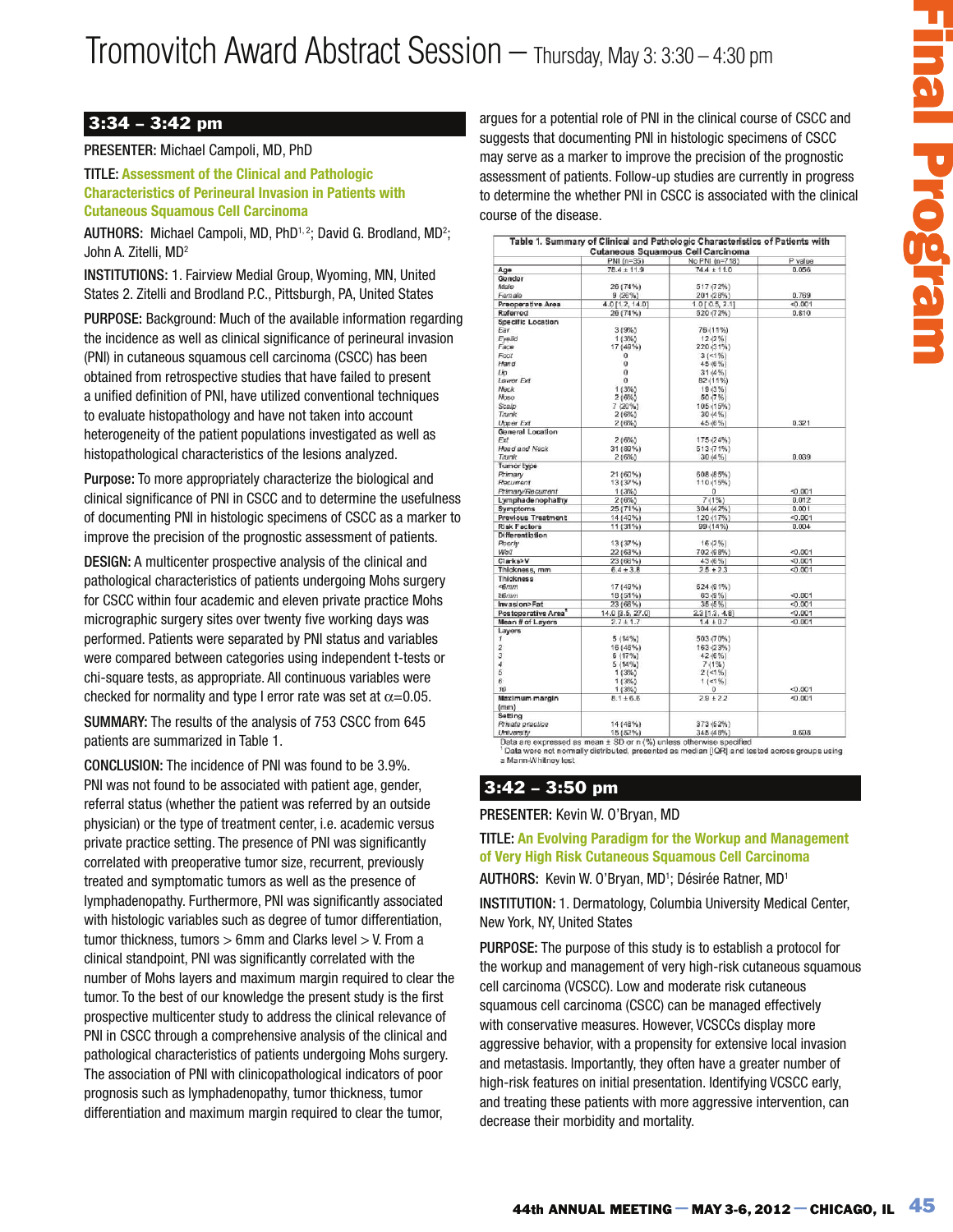The current standard of care for patients who cannot be cured by surgery alone is adjuvant radiation, chemotherapy, or combination therapy, which are given for perineural involvement, bony invasion, satellitosis, in-transit metastasis, or regional or distant metastasis. Few studies have rigorously analyzed the effectiveness of adjuvant therapies in managing VCSCC, and experience with squamous cell carcinoma of the head and neck (HNSCC) has shown them to have low cure rates and high morbidity. As a result, there is great interest in using targeted molecular inhibitors such as the epidermal growth factor (EGFR) receptor inhibitor cetuximab to treat metastatic or unresectable VCSCC.

Cetuximab is a human-murine chimeric monoclonal antibody against EGFR which has shown promise in treating locally advanced, recurrent, or metastatic HNSCC. An increasing number of studies and case reports have shown its benefit in treating metastatic or unresectable CSCC. No randomized, controlled trials have compared the use of cetuximab with the established standard of care in patients with VCSCC. We have analyzed our clinical experience with this intervention at our institution, to assess the benefits of cetuximab monotherapy for VCSCC, as well as the effectiveness of early VCSCC identification and management.

DESIGN: This retrospective chart review compares VCSCC patients who received aggressive early intervention with those who did not. High risk cutaneous squamous cell carcinoma (HCSCC) was defined as a tumor with three or more high risk features on initial clinical and histologic evaluation, including: location on the head and neck, size > 2.0 cm, poor differentiation, recurrence, occurrence in a previously radiated field, and immunosuppression. The subset of SCC qualifying as VCSCC included tumors displaying perineural, parotid, periorbital, cartilaginous, or bony invasion, in-transit metastasis, or regional or distant metastasis.

Once a tumor was classified as HCSCC or VCSCC, patients were divided into six groups: HCSCC treated with surgery alone, HCSCC treated with surgery and standard adjuvant chemotherapy and/or radiation, VCSCC treated with surgery alone, VCSCC treated with surgery and standard adjuvant chemotherapy and/or radiation, VCSCC treated with adjuvant cetuximab, and VCSCC treated with adjuvant cetuximab and radiation. The outcomes of patients in these groups were compared to determine whether VCSCC patients treated with early intervention and adjuvant cetuximab had better outcomes.

SUMMARY: A chart review from 2000 through 2011 was performed. A total of 25 cases of HCSCC and VCSCC were identified. The shortest period of follow-up was nine months, with medians of 1.5 years, 1 year, and 3 years for all patients, non-responders, and responders respectively (range 0.5 to 5 years). Four patients with HCSCC were treated with surgery alone, with a 100% response rate. One patient with HCSCC was treated with surgery and adjuvant radiotherapy with a complete response. Four patients with VCSCC were treated with surgery alone, with 3/4 (75%) of patients suffering from disease progression within one year. Eleven patients with VCSCC were treated with surgery and chemotherapy or

radiation (or combination). Four (36.4%) had a complete response, and seven (64%) suffered from disease progression within one year, and ultimately died of their disease. Six patients with VCSCC were treated with adjuvant cetuximab. Three patients (50%) showed complete response, two (40%) showed disease progression, and one could not be assessed due to inability to tolerate the infusions (17%). One patient with VCSCC was treated with cetuximab and radiation, and shows no evidence of disease progression at two years follow-up.

CONCLUSION: This retrospective review of HCSCC and VCSCC patients suggests that a specific set of tumors benefit from early and aggressive intervention. VCSCC patients treated early in their disease course with the targeted molecular inhibitor cetuximab show a small but improved response rate to treatment. With the exception of one case, cetuximab was well tolerated in our patient population, and those patients were spared the morbidity of radiation and platin-based chemotherapy. Though our study is small in size and retrospective, this evidence has helped to shape our treatment paradigm for HCSCC and VCSCC.

### 3:50 – 3:58 pm

PRESENTER: Luciano J. Iorizzo, III, MD

#### TITLE: **The Importance of Vertical Pathology of the Debulking Specimen during Mohs Micrographic Surgery for Lentigo Maligna/Melanoma In Situ**

AUTHORS: Luciano J. Iorizzo, III, MD<sup>1</sup>; Isaac M. Chocron, MD<sup>1</sup>; Wilfred A. Lumbang, MD<sup>1</sup>; Thomas Stasko, MD<sup>1</sup>

INSTITUTION: 1. Medicine, Division of Dermatology, Vanderbilt University Medical Center, Nashville, TN, United States

PURPOSE: Mohs micrographic surgery (MMS) is frequently utilized in the treatment of lentigo maligna/melanoma in situ (LM/MIS) and thin melanomas. The horizontal frozen sections prepared for margin examination during MMS do not allow for examination of the Breslow depth of tumor invasion. Many Mohs surgeons send a full-thickness central debulking specimen for permanent histologic evaluation to ascertain an accurate Breslow measurement of the tumor for staging purposes. Previous studies have shown a discrepancy between the Breslow depth reported on biopsy specimens and the depth seen at excision. The primary purpose of this study was to examine LM/MIS cases and cases of thin melanomas that were treated via MMS to ascertain the number and circumstances of cases which were upstaged (TNM and AJCC classifications) on the basis of the examination of vertical sections from a full-thickness debulking. We contend that sending this central specimen for permanent histology is vital because the original biopsy is not always an accurate representation of the entire specimen.

DESIGN: We applied with our institutional IRB and received exempt status. A single center retrospective study was performed examining all cases of LM/MIS and thin melanomas that were treated with MMS from January 1, 2004 – September 30, 2011 in patients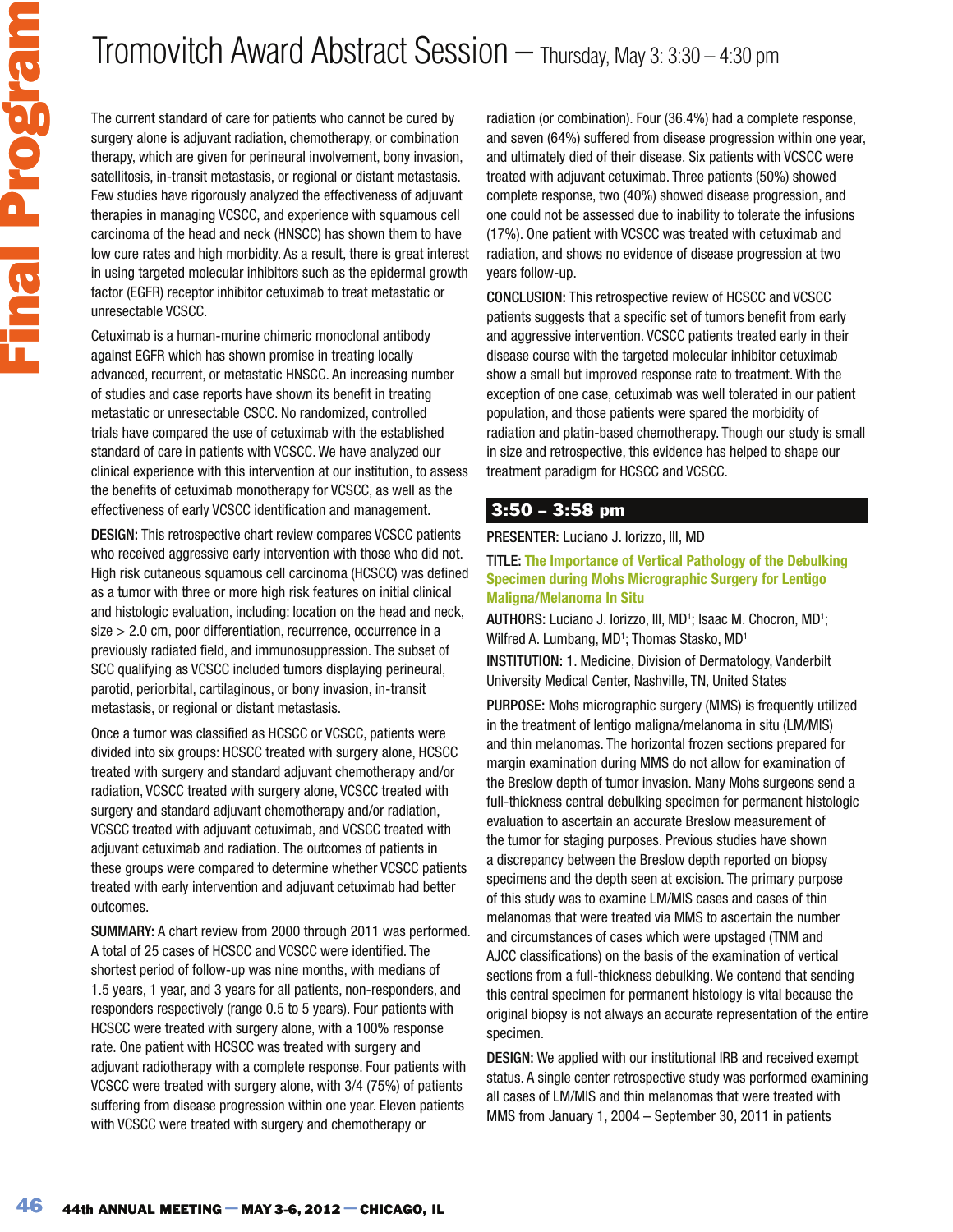over the age of 18. We included all cases for which a permanent pathology report on the central debulking specimen was available. The primary goal was to determine the number of cases in which the Breslow depth was altered because of the examination of the debulking specimen and utilizing the 2009 (implemented in 2010) 7th edition AJCC staging and TNM staging, the percentage of cases that were upstaged. We also evaluated sex, age, preoperative tumor size, postoperative size, history of non-melanoma skin cancer, and history of melanoma to examine possible differences in the characteristics between the cases which were upstaged and those that were not. We performed a Wilson 2-sided 0.95 confidence interval when analyzing the percentage of cases that were upstaged. When comparing age, preoperative tumor size and postoperative tumor size between tumors that were upstaged and tumors that were not upstaged for significance, we used a Wilcoxon test while we used a Pearson test when examining significance for sex, location, and history of non-melanoma skin cancer or melanoma.

SUMMARY: We identified 197 cases of LM/MIS or thin melanomas in 192 patients during the specified time period that were treated with MMS. Of those cases, 173 had permanent section pathology reports available for the central debulking specimen. We identified 14 cases (8.1%; 95% confidence interval 4.9-13.1%) in which the tumor was upstaged to a more aggressive melanoma based on 7th edition, TNM and AJCC criteria. All of the cases were upstaged based on an increase in Breslow depth rather than mitotic rate or ulceration. Thirteen of the cases which were initially diagnosed as melanoma in situ were now diagnosed as invasive melanoma and 1 initially thin melanoma (0.6 mm) showed a depth greater than 1 mm (1.2 mm). There were 11 cases upstaged from TNM stage TIS to T1A, 2 from TIS to T2A, and 1 from T1A to T2A. Using the 7th edition AJCC classification, 11 cases were upstaged from stage 0 to 1A, 2 from 0 to 1B, and 1 from 1A to 1B. In all, the debulking in 4 cases revealed a Breslow depth of 1 mm or greater. In those circumstances, variation in therapy, including a possible sentinel lymph node biopsy might have been considered. There were no significant differences in the age (median age 67 for both groups, P:0.64), sex (79% male upstaged vs. 75% male not upstaged, P:0.76), tumor location (P:0.12), preoperative tumor size, postoperative tumor size, history of non-melanoma skin cancer (P:0.24), and history of melanoma (P:0.53) between tumors that were upstaged and those that were not.

CONCLUSION: The data demonstrates that the initial biopsy of a pigmented lesion may not always be an accurate representation of the actual Breslow depth of the lesion. In 8.1% of cases, the melanoma was upstaged when the Mohs debulking section was sent for permanent histologic section. Furthermore, there were no differences when comparing patients in which tumors were upstaged versus those that were not, making the sending of selective debulking specimens for permanent sections impractical. This analysis emphasizes that when performing MMS for LM/MIS or melanoma, the processing of the central debulking specimen for vertical section histology is an integral part of the procedure.

## 3:58 – 4:06 pm

PRESENTER: Omar A. Ibrahimi, MD, PhD

### TITLE: **Perceptions of Expertise in Cutaneous Oncologic Surgery: What the Lay Public and Primary Care Physicians Think**

AUTHORS: Omar A. Ibrahimi, MD, PhD1,2; April W. Armstong, MD, MPH<sup>3</sup>; Haider K. Bangash<sup>4</sup>; Lawrence J. Green, MD<sup>5</sup>; Murad Alam, MD<sup>6</sup>; Daniel B. Eisen, MD<sup>3</sup>

INSTITUTIONS: 1. Dermatology, UConn Health Center, Farmington, CT, United States 2. Wellman Center for Photomedicine, Harvard Medical School, Boston, MA, United States 3. Dermatology, UC Davis, Sacramento, CA, United States 4. Aga Kahn University Medical College, Karachi, Pakistan 5. Private Practice, Rockville, MD, United States 6. Dermatology, Northwestern University, Chicago, IL, United States

PURPOSE: It is unclear what the general public and primary care physicians' perceptions are regarding expertise in cutaneous surgery.

DESIGN: A survey was administered to the lay public and to physicians in primary care medicine residency programs in the United States. Respondents were asked to select the healthcare provider most qualified to perform a variety of cutaneous procedures. Basic demographic information was also collected from both lay public and primary care physician (PCP) survey respondents for statistical analysis.

 $-$  Thursday, May 3: 3:300 – 4:30 pm<br> **EFFER:** omar A. Itarahimi, MD. PhD<br> **EFFER:** omar A. Itarahimi, MD. PhD<br>
Perceptions of Experiment MD. PhD<br>
Perceptions of Experiment MD. PhD<br>
Perceptions of Experiment MD. PhD<sup>+</sup> SUMMARY: Of 354 lay public survey respondents, dermatologists were identified as the preferred provider to see and evaluate a worrisome lesion on the face (70%), have a skin cancer on the back removed (73%), and have a skin cancer on the face removed (63%). Compared to women, men were twice more likely to prefer dermatologists to remove skin cancers of the face over other healthcare providers (Adjusted Odds Ratio [AOR], 2.03; 95% confidence interval [CI], 1.23-3.35). Furthermore, those with postgraduate degrees were 1.82 times more likely to prefer dermatologists to remove skin cancers of the face compared to those with only college degrees(AOR 1.82; 95% CI, 1.01-3.27). Of 561 PCP respondents, 60% of PCPs selected a Mohs fellowship trained dermatologist as the best physician to perform Mohs surgery (Figure 1), compared to dermatologists (22%) and plastic surgeons (16%). Compared to male PCPs, women PCPs are more than 1.5 times more likely to select a Mohs fellowship trained dermatologist as the most qualified physician to perform Mohs surgery (AOR, 1.56; 95% CI, 1.09-2.24). US medical school graduates are also more likely to select a Mohs fellowship trained dermatologist as the most qualified physician to perform Mohs surgery, relative to foreign medical school graduates(AOR, 1.52; 95% CI, 1.05-2.21). Seventy percent of PCPs correctly defined Mohs surgery (Figure 2). PCPs who diagnosed a greater number of skin cancers were more likely to correctly define Mohs surgery; specifically, with each additional skin cancer diagnosed, the PCP had increased adjusted odds of 1.08 (95% CI, 1.01-1.16) of correctly defining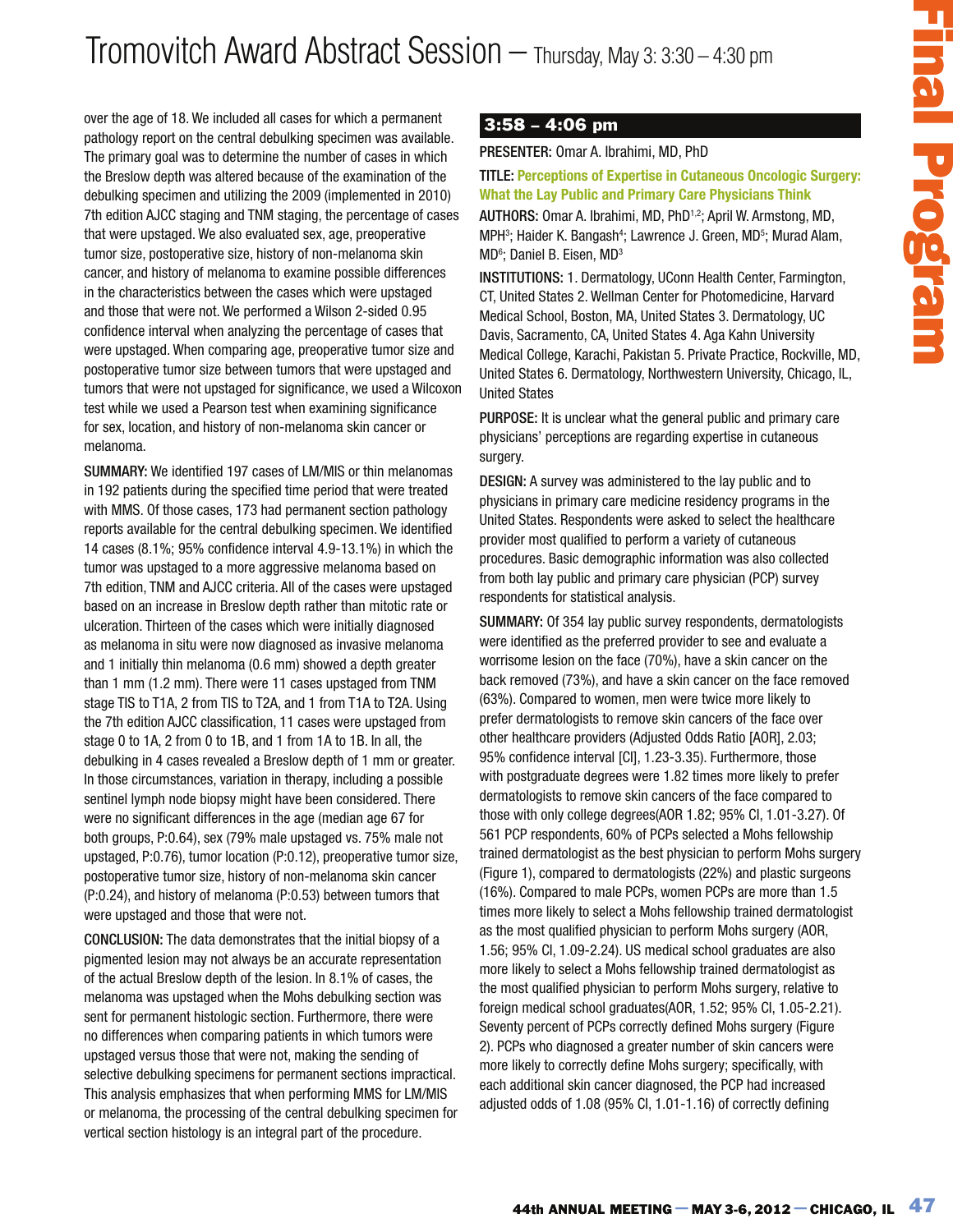Mohs surgery. Compared to those with exposure to dermatology in medical school, PCPs without exposure to dermatology in medical training were about half as likely to correctly define Mohs surgery (AOR, 0.51; 95% CI, 0.30-0.89). Furthermore, foreign medical graduates were significantly less likely to correctly define Mohs surgery compared to US medical graduates (AOR, 0.63; 95% CI, 0.41-0.95). Aside from Mohs surgery, PCPs selected dermatologists (56%) as the most qualified specialty physicians to perform all other types of skin cancer surgery, compared to plastic surgeons (40%), otolaryngologists (3%), and ophthalmologists (1%).

CONCLUSION: Despite the subspecialty nature of Mohs surgery, most PCPs knew enough about the procedure to correctly define it. Most PCPs preferred Mohs fellowship trained dermatologists over non-fellowship trained dermatologists and plastic surgeons to perform Mohs surgery. Dermatologists were also recognized by both the lay public and PCPs as the most qualified expert for cutaneous oncologic surgery. Statistical trends were identified that may help improve the education of the public and PCPs regarding cutaneous oncologic surgery.







### 4:06 – 4:14 pm

PRESENTER: Christopher W. Weyer, DO

TITLE: **Investigation of Hyfrecators and their In Vitro Interference with Implantable Cardiac Devices**

AUTHORS: Christopher W. Weyer, DO<sup>1</sup>; Ronald J. Siegle, MD<sup>2</sup>; Guillaume Girard, Eng<sup>3</sup>

INSTITUTIONS: 1. Dermatology, Cleveland Clinic Foundation, Cleveland, OH, United States 2. Otolaryngology, The Ohio State University, Columbus, OH, United States 3. Cardiac Rhythm Management, Medtronic, Mounds View, MN, United States

PURPOSE: This study performed in-vitro testing to investigate the potential interference of cardiac rhythm management (CRM) devices by Hyfrecators

DESIGN: Using a collagen based saline gel, 3 Implantable Pulse Generators (IPG or pacemaker) and 3 Implantable Cardiovertor Defibrillators (ICD or defibrillator) were tested to measure the electromagnetic interference (EMI) from 2 commonly used Hyfrecator units. The 6 devices were tested using the Hyfrecator under "normal use" settings and on maximum power.

SUMMARY: Testing showed that using Hyfrecator devices show no interference with defibrillators and Hyfrecators only affected pacemakers when used in close proximity to the device. For the pacemakers, atrial inhibition was observed at a distance of 3 cm on maximum Hyfrecator settings and 1cm at "normal use". Ventricular inhibition occurred in very close proximity to the device (<1cm) or in direct contact.

CONCLUSION: This in vitro study suggests that Hyfrecators are safe to use in patients with defibrillators and can be used in pacemaker patients within 2 inches of the device perimeter.



Figure 1. CRM device test setup using a collagen tank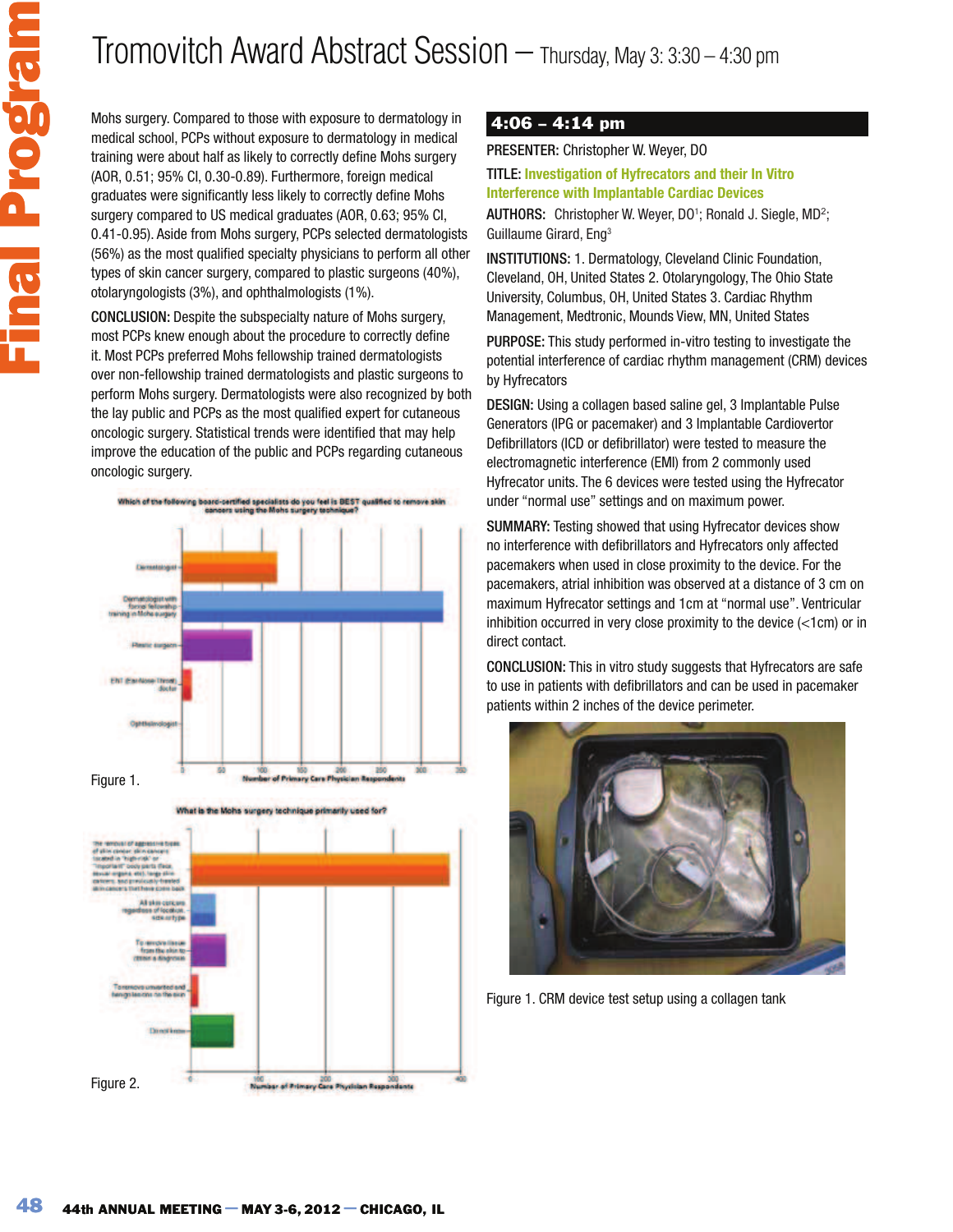

Figure 2. Distance of Hyfrecator wand to a pacemaker device, causing atrial inhibition at both "normal use" of 10W and High setting of 30W

## 4:14 – 4:22 pm

PRESENTER: Gary W. Mendese, MD

TITLE: **IMP3, A Novel Immunohistochemical Marker that Highlights Keratinocyte-derived Skin Cancers Enabling Differentiation from Benign Tumors during Mohs Micrographic Surgery**

AUTHORS: Gary W. Mendese, MD<sup>1,2</sup>; Gary S. Rogers, MD<sup>2</sup>; Donald J. Grande, MD<sup>1</sup>

INSTITUTION: 1. Mystic Valley Dermatology, Stoneham, MA, United States 2. Dermatology, Tufts University School of Medicine, Boston, MA, United States

PURPOSE: Insulin-like growth factor-II messenger RNA (mRNA) binding protein-3 (IMP3), also known as K homology domaincontaining protein over expressed in cancer or L523S, is a member of the insulin-like growth factor-II mRNA-binding protein family and has been shown to have diagnostic utility in distinguishing between numerous malignancies from their commonly confused benign counterparts. The marker has been used in melanoma, urothelial, renal, pancreatic, lung and other carcinomas, and has proven to be useful in situations where limited tissue is available for a proper diagnosis. Not infrequently during Mohs Micrographic Surgery (MMS), the surgeon encounters an area at the margin of a

cancer being resected that is difficult to diagnose as benign versus malignant. Benign adnexal tumors, tangential cuts, hair appendages and large follicles can be occasionally difficult to discern from basal cell carcinomas (BCC). It can occasionally be difficult to definitively diagnosis an actinic keratosis (AK) versus squamous cell carcinoma in situ (SCCIS). The purpose of this study is to assess the diagnostic utility of IMP3 in differentiating between non-melanoma skin cancers (NMSCs) and their mimics.

DESIGN: To assess the potential utility of IMP3 during MMS, the antibody was first applied to several paraffin-embedded tumors: SCC, BCC, SCCIS, AK, trichoepitheliomas and syringomas at a 1:17 dilution with 200ul per slide. Given the promising results seen, we are currently using IMP3 on first layer blocks found to have residual tumor during routine MMS. IMP3 is being applied using an automatic immunohistochemical stainer at a 1:17 dilution with 200ul per slide. Several benign adnexal tumors along with normal follicular epithelium and AKs are also included. The presence (graded on a scale of 1-3) or absence of IMP3 staining was observed for all tissue in question.

SUMMARY: In the paraffin-embedded tissue, SCCs and BCCs demonstrated 2-3+ staining for IMP3 in 93% (28/30) and 90% (18/20) respectively. No AKs (0/20) or trichoepitheliomas (0/20) stained positive for the marker, and only 5% (1/20) of syringomas stained positive for IMP3. Our study using an automated 15-minute immunohistochemical stainer to assess the utility of IMP3 during MMS is ongoing and parallels those observed with permanent sections.

— Thursday, May 3: 3:300 – 4:30 pm<br>
theing researched that is difficult to disgnose as benign versus<br>
tun tenange ashocal tunners, surgented cots, has appendages<br>
tun tenange ashocal tunners, surgented cots, has appenda CONCLUSION: It can be difficult at times to determine if an area within a Mohs section is benign or another Mohs layer need be taken. Since tissue is limited during MMS and numerous artifacts are encountered on frozen section, the diagnostic dilemma can be a difficult one. As has been demonstrated in other human malignancies, IMP3, which is virtually absent in all benign tissues except the placenta, can be a great aid during MMS. Although rapid immunohistochemical stainers are not available in every Mohs practice, the use of IMP3 can help the surgeon in diagnostically difficult situations. Our preliminary results with permanent sections show that IMP3 can be an invaluable aid in differentiating between NMSCs and their mimics on paraffin-embedded tissues. We believe the antibody will also prove useful during MMS, where a prompt definitive diagnosis with limited tissue is essential.